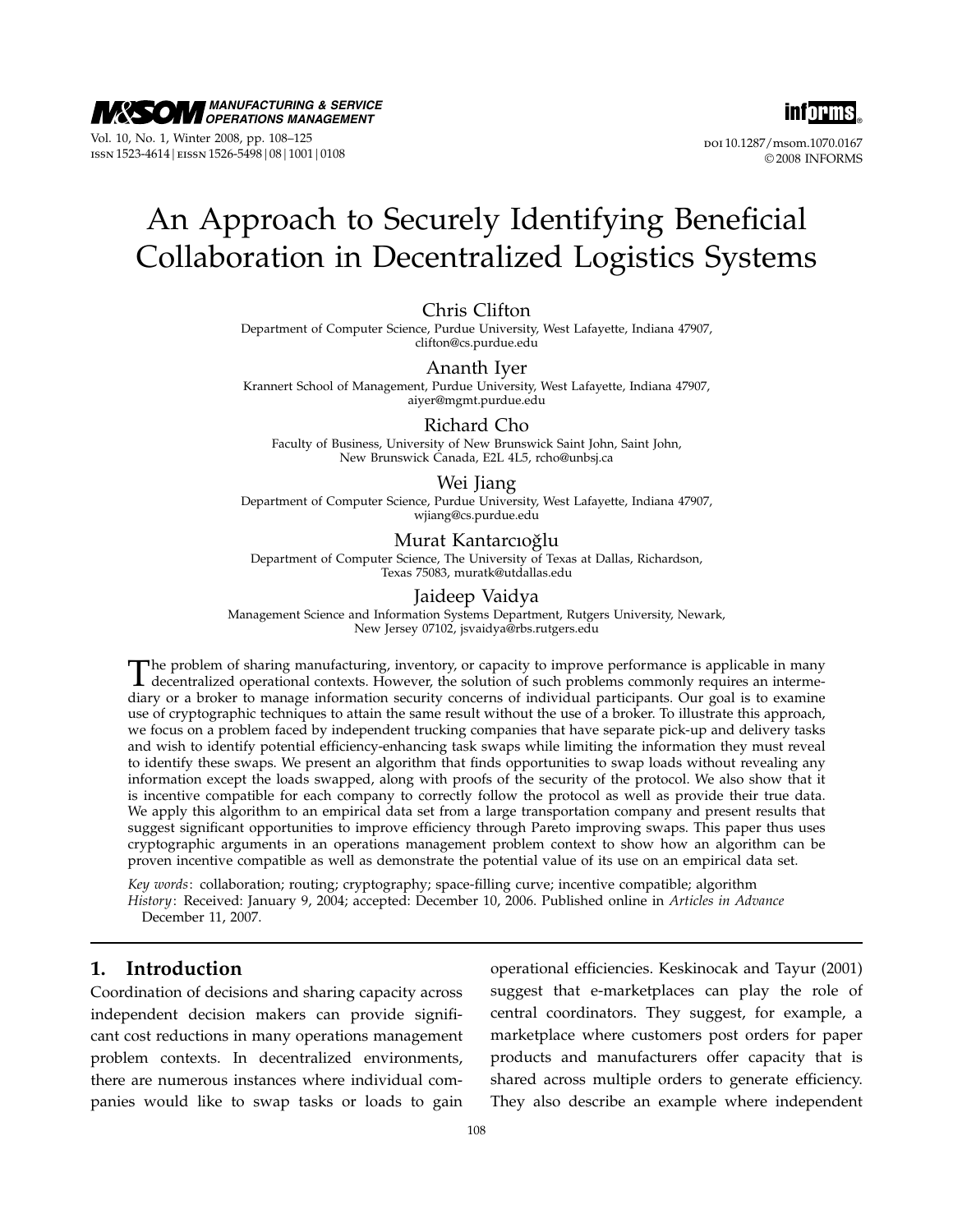manufacturers who have production capability for a variety of products with associated setups swap customer demands to reduce setups. Another example discussed involves intermediaries that provide consolidation and capacity trading opportunities for shippers and carriers. Similarly, Kalagnanam et al. (2000) describe a problem faced by steel companies that have to deal with surplus inventories of steel coils with specific properties. They provide an optimization model that can be solved by a coordinator who attempts to optimally allocate the surplus inventory. Keskinocak and Tayur (2001) identify that a key requirement for an intermediary is that it would have to be an independent, trustworthy entity who would keep all information confidential and who would create benefits that are equitably distributed.

The examples above suggest that one reason for the use of a broker or a marketplace is that it prevents disclosure of proprietary information across competitors. However, this information must still be revealed to the broker for coordination to occur. In addition, the broker will need to cover his costs by charging a margin, the data collected by the broker have to be secured from leakage, and the broker's incentives have to be aligned with individual company goals. In many contexts, independent companies are reluctant to share proprietary information, unless it is absolutely necessary, to protect their customer base. However, companies do realize that some sharing of data may be necessary to compensate for market fragmentation. In such contexts, it would be ideal to devise a system where all of the data are available for use but only data that are absolutely required for coordination are shared.

The cryptographic community has shown that a trusted third party is not required—it is possible to compute functions without disclosing private data to any party (Yao 1986, Goldreich et al. 1987). The result is that no party learns more than they would if a broker arranged the transactions, and no broker is required. Our goal is to apply state-of-the-art techniques from data encryption to logistics problems to automate the task performed by the broker. Companies learn no more than with an honest broker. However, the broker is eliminated. In fact, for the specific problem and solution given in this paper, we prove that no party learns more than the minimum needed to accomplish

the desired efficiency gains. The benefit to shipping companies and shippers is the ability to reduce collaboration costs and improve the efficiency of the overall system.

One reason for this research is that we believe that an examination of operations problems with their specific contexts can provide opportunities for the development of algorithms that exploit problem structure. In addition, by focusing on algorithms that are embedded in commercial codes, we suggest that there is potential for rapid practical adoption. Finally, there are conceptual issues regarding data leakage versus efficiency that we suggest as a rich research area, both in operations management as well as in the computer security research community.

# 1.1. A Specific Problem Context—The Trucking Industry

To provide a complete treatment of our approach, we examine a specific problem context involving truck routing. Truck transport is a \$462 billion industry in the United States (Wilson and Delaney 2003). However, the industry is extremely fragmented, with the largest company accounting for less than 5% of the market. The main source of inefficiency in this industry is the "deadhead" miles, or miles driven empty. The primary reason for this inefficiency is the spatial nature of this industry; i.e., for a truck to pick up a load, it has to physically be at that location. When the truck is done, it ends up at the physical drop-off point and may have to travel to a new location to be useful. Intuitively, if transport companies swap some of their loads, there is the potential for Pareto improving savings (i.e., neither company faces a higher cost and at least one company faces a lower cost).

However, attempts to collaborate and thus swap loads to get more efficient routes are often discouraged by a desire of individual companies to "share only if beneficial." In addition, legal restrictions dealing with antitrust issues frown on information sharing and collaboration that can be potentially anticompetitive. However, antitrust considerations do permit competing firms to engage in limited information sharing and collaboration that is clearly efficiency enhancing. As reported in the Wall Street Journal (Bandler 2003, p. 1),

It is permissible for carriers to cooperate in certain ways. For instance, if two of them both carry chemicals for a given producer on the same route, they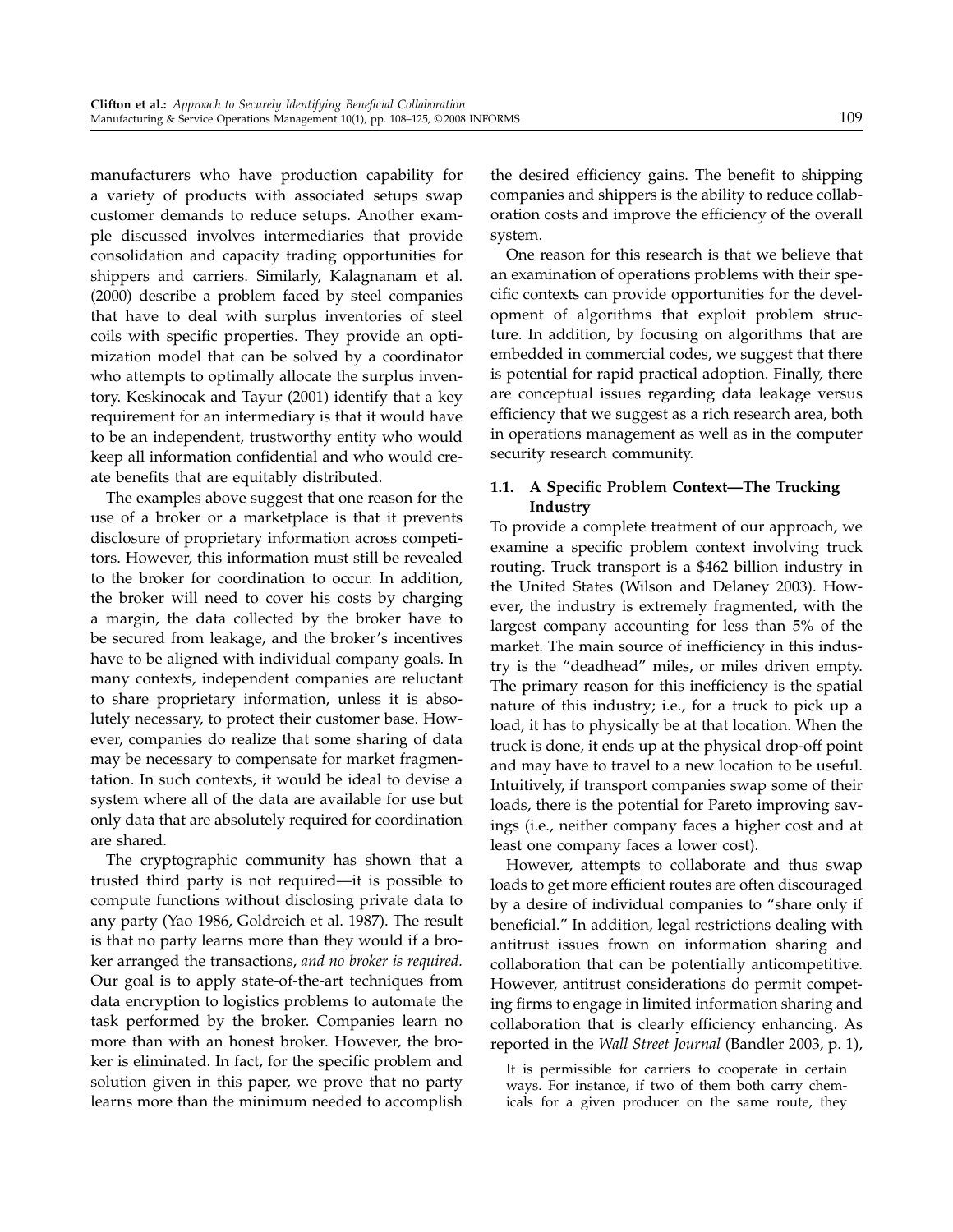may pool their capacity for the purpose of operational efficiency  $\dots$  But cooperating to divide up markets or to affect prices would clearly fall outside these permitted arrangements.

If transport companies resort to using a broker to swap loads, the first step is for each company to independently identify loads it would like to swap. These potential loads are provided to a broker who now sees all available loads. As a result, parties will only make things available that they view as likely to be picked up in a swap. The key difference in our approach is that all available loads are provided by all companies. The algorithm is executed in a distributed manner by each company and at no time are the data entrusted to a third party. In addition, the secure protocols used in the algorithm guarantee that no information other than the swapped loads that improve efficiency are revealed to each company, and all such efficiencyimproving swaps are made. This results in both lower information disclosure and higher efficiency than a traditional broker-mediated model.

Why would companies want such an approach? One motivation comes from the transport companies themselves as part of their desire to protect proprietary information while achieving maximum efficiency. However, another motivation may come from shippers who could demand such a protocol be used by their associated carriers to ensure that efficiency is enhanced while preventing any collusion by carriers regarding data that are not explicitly required to be shared and that may reduce competitiveness of the carrier market.

Thus, in this paper:

1. We provide an algorithm that ensures that sharing takes place only if each company sees its costs reduced and that the sharing scheme ensures that all potential players can engage to identify cost-reducing swaps, while ensuring no information is shared other than what can be concluded from the final swapped points.

2. We prove incentive compatibility of the associated algorithm by demonstrating that honesty on the part of the collaborators is ensured by guaranteeing that either it can be detected that one participant is cheating (and thus gets thrown out of future collaborations) or that the cheating is not incentive compatible; i.e., the cheater is worse off.

3. We show that the algorithm, implemented in a decentralized manner, affords the globally optimal split of loads for a specific setting.

4. We apply the algorithm proposed to an empirical data set from a transportation company that provided us with 11 weeks of pick-up and delivery data. Although the algorithm proposed is a heuristic in the context of vehicle routing, it uses the state-of-the-art techniques in data encryption and secure multiparty computation techniques that guarantee that the security requirements are met. The empirical data suggest the delivered value of the algorithm. Empirical results suggest that the potential to reduce costs is over 15% based on application of the algorithm.

This paper thus provides an application of cryptographic techniques as an enabler of operational efficiency in a decentralized ownership environment. We also suggest the associated methodological issues as a potentially fruitful area of research in operations management. In addition, several combinatorial problems can be solved by using the space-filling curve as a heuristic. For such problem contexts, our paper provides a template to generate secure implementations.

The next section gives a formal treatment of the algorithm, along with proofs, showing that it achieves a one-dimensionally optimal result, that nothing is disclosed, that is not obvious from the result, and that cheating is not incentive compatible; i.e., it is detrimental to the cheater. In §2.5, we show that the algorithm can be securely used among multiple parties. In §3, we provide results when this approach is applied to a set of real shipping transactions. In the appendix, we provide notation and formal proofs of the theorems in the text.

# 2. Problem Description

Formally, the general problem is as follows. We have  $N$  independent transport companies with company  $i$ having  $m_i$  points (corresponding to  $m_i$  unit loads) located in a two-dimensional plane that must be served by a truck. The goal is to identify a sequence of enquiries and swaps between pairs of companies that results in: (1) a set of points that when swapped between the companies guarantees that no company is worse off, (2) a situation where no information is shared other than what can be concluded from the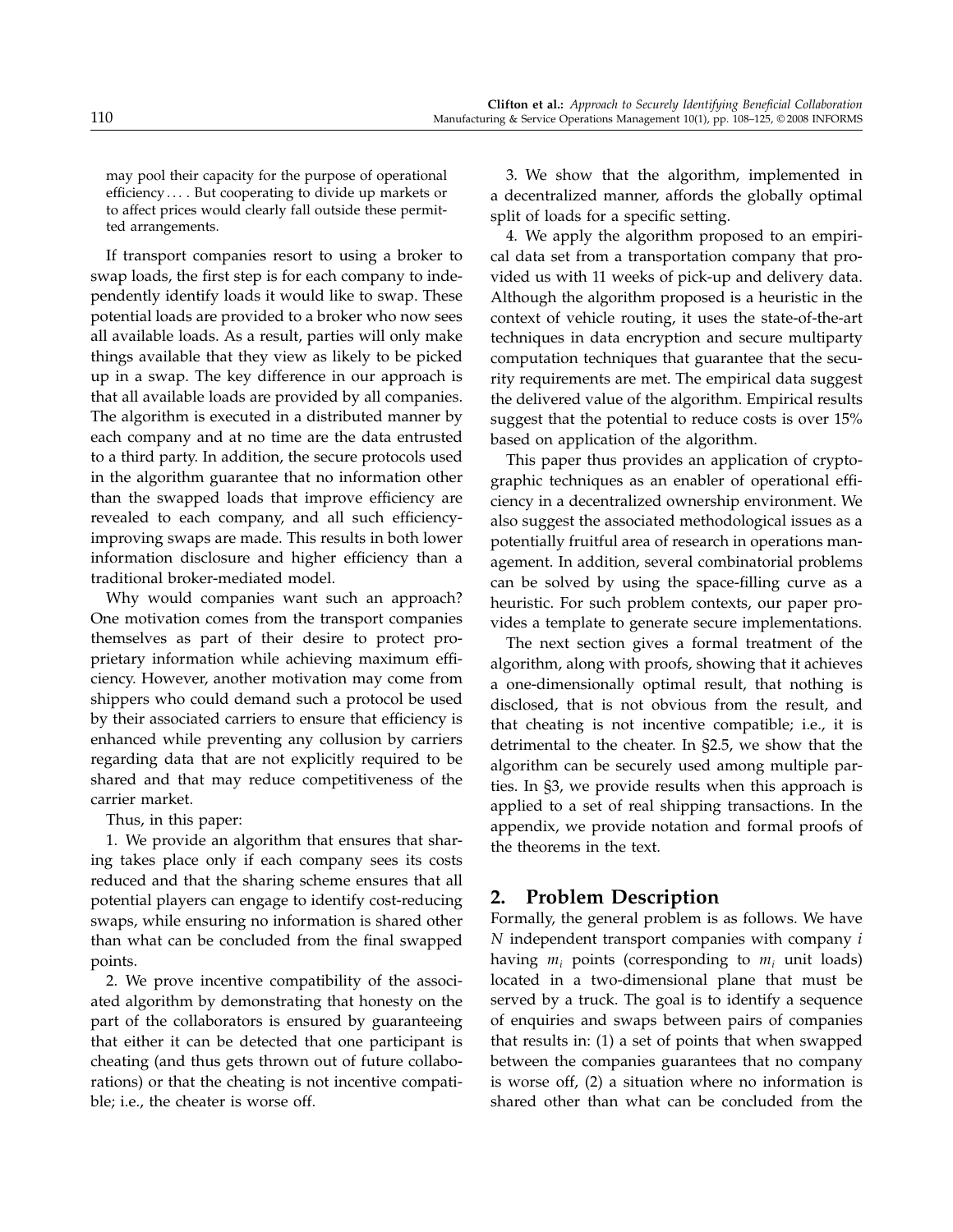final swapped points, (3) a situation where the algorithm is polynomial in running time, and (4) a situation where any cheating by either party during the execution of the algorithm is either detected by the other party or results in a less efficient solution for the dishonest party, thus providing the incentive to truthfully follow the algorithm.

#### 2.1. Using Space-Filling Curves

We first map the points in the initial two-dimensional problem to one dimension using a space-filling curve. Figure 1(a) shows the existing routes through the points served by each of the two transport companies. Figures 1(b) and 1(c) show a mapping of the points, via a Hilbert space-filling curve, to one dimension. The use of a space-filling curve to develop heuristics for combinatorial problems is described in Bartholdi and Platzman (1988). Bartholdi and Platzman (1988) show that this results in the following properties: (a) 25% worse than optimal worst-case performance for planar traveling salesman problems (Bartholdi and Platzman 1982), (b) solutions within one second that have a gap of less than 34% more than the best approach for large problems using two months of computing time (see Bartholdi 2006), and (c) reported implementation in logistics packages such as the ARC/Info Geographical Information System, the CAPS logistics toolkit of Baan Systems, and other commercial systems managing two-dimensional data (see Bartholdi  $2006$ ).<sup>1</sup> Also, because the space-filling curve is a oneto-one mapping from two dimensions to one dimension, points identified for swap in one dimension provide a unique pointer to the corresponding original point location in two dimensions.

Why map to one dimension? In general, the vehicle routing problem is an NP-hard optimization problem, even without worrying about privacy or security or both. Although proper choice of heuristics may give good solutions directly on the two-dimensional problem, choosing those heuristics requires an understanding of the characteristics of the data—and sharing this information violates goal 2. However, in one dimension the optimal solution is tractable: The search for the best solution requires a logarithmic number of steps.





#### 2.2. A Swap Algorithm

The goal of the algorithm is to identify points that can be swapped between two parties, whose locations are on a line, that results in (a) both parties

 $1$  Note that our approach will be to incorporate the encryption processes within this heuristic.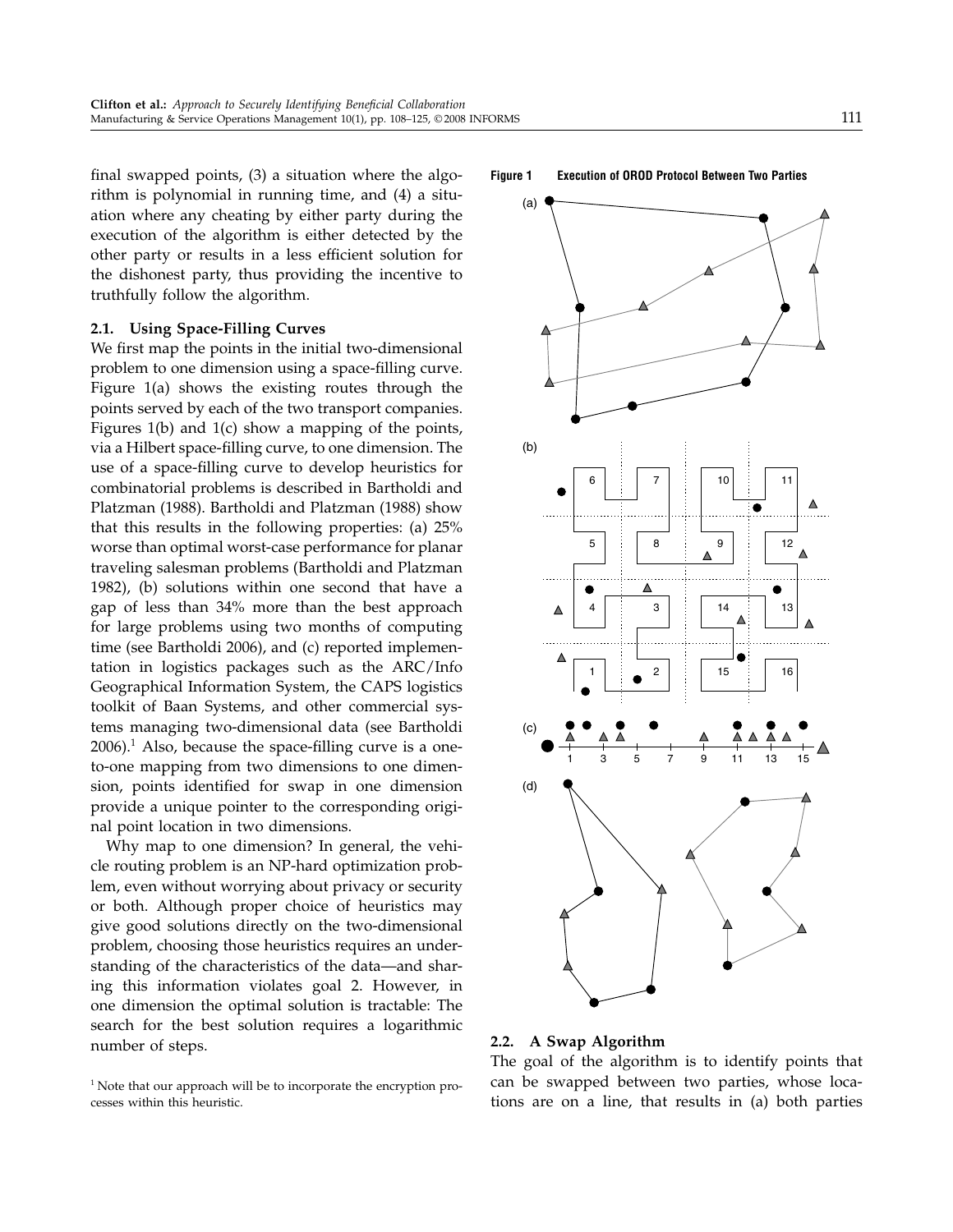decreasing their costs and (b) finding the maximum number of swaps that will optimize the total distance traveled. Note that in one dimension, given the number of points to swap, the specific points that will guarantee the lowest cost are apparent, i.e., swap the farthest points for each location. We begin with the assumption that each party has selected an end point. This choice may be influenced by their current hub locations—a natural approach would be to draw a space-filling curve with endpoints at the hubs. A list of symbols and notation is provided in Appendix A.1.

Let the kth extreme point  $Extreme_POS(X, d_x, k)$ refer to the kth farthest point from the endpoint  $d_x$ in the points  $X$ . Given a number of points  $k$ , the parties compare their kth extreme points. If the locations do not cross,  $k$  is a lower bound on the number of points to swap to decrease costs and the parties try 2k. Once the locations cross,  $k$  is an upper bound, and the search continues between the upper and lower bounds until the optimal number of points to swap is found. A formal statement of the algorithm is provided as Algorithm 1. (Note that Aggarwal et al. 2004 present a protocol for securely computing the kthranked element among multiple parties. The problem is different, as we do not know  $k$  in advance; the distinctions are further discussed in Appendix B.4.)

Algorithm 1. One-Dimensional Relative Out-LIER DETECTION (OROD)

- Require:  $S^1$ ,  $O^1$ ,
- 1: *lbound*  $\leftarrow$  0
- 2: ubound  $\leftarrow \infty$
- 3:  $i \leftarrow 1$
- 4: {Lines 5 through 13 determines the maximals size of  $i$
- 5: while (ubound − lbound > 1) do
- 6: if  $Extreme\_POS(S^1, l, i) > Extreme\_POS(O^1, r, i)$ {Defined in Appendix A.2} then
- 7: *lbound* ← *i* 8: **else**
- else

```
9: ubound \leftarrow i<br>10: end if
```
- end if
- 11:  $i \leftarrow min(i * 2, |(Ibound + $i$$
- 12: end while
- 13: return i

2.2.1. Illustration of OROD Execution. We now provide an example to illustrate the algorithm. Let

 $\bigcirc$  and  $\Delta$  be two parties, with original routes shown in Figure 1(a). Figures 1(b) and 1(c) present a space transformation process via a Hilbert curve. Let start from the left end and  $\Delta$  start from the right end. We now show the execution of the algorithm from  $\bigcirc$ 's point of view.

Initially, *lbound*  $\leftarrow 0$ , *ubound*  $\leftarrow \infty$ , and *i*  $\leftarrow$  1. Since the difference between lbound and ubound is greater than 1, the execution enters the while loop. Extreme\_  $POS( \bigcirc$ , left, 1) returns 15, which is greater than the index returned from  $Extreme\_POS(\triangle, right, 1) = 1$ , so *lbound*  $\leftarrow$  1 and  $i \leftarrow$  2. In the next iteration,  $Extreme\_POS( \bigcirc$ , left, 2) = 13 is still greater Extreme\_  $POS(\triangle, right, 2) = 3$ , so *lbound*  $\leftarrow 2$  and  $i \leftarrow 4$ .  $Extreme\_POS( \bigcirc$ , left,  $4) = 6 < Extreme\_POS(\bigtriangleup$ , right, 4) = 9, so ubound  $\leftarrow$  4 and  $i \leftarrow$  3. Extreme\_POS( $\bigcirc$ ,  $left(3) = 11$  > Extreme\_POS( $\triangle$ , right, 3) = 4, so *lbound*  $\leftarrow$  3 and *i*  $\leftarrow$  3. Since *ubound* − *lbound* = 1, the execution exits with 3 as the number of points to be swapped. Thus  $\bigcirc$  swaps its (least-desired) points in locations 11, 13, and 15 for  $\Delta$ 's points in 1, 3, and 4. The line is thus partitioned into two parts, each assigned to one end. Given the one-to-one mapping preserved by the space-filling curve, the corresponding three swapped points can be identified in the original two dimensions. The resulting tours are shown in Figure 1(d).

Theorem 1. The OROD algorithm terminates with the optimal number of points swapped; i.e., after swapping, there are no two points that could be swapped to give a lower tour length.

Proof. See Appendix C. □

## 2.3. Secure Execution

We next focus on secure execution of the algorithm OROD. The goal in this section is to ensure that no "excess" information is revealed by either party, other than what can be deduced from the final swaps. Because Algorithm 1 only exchanges information in step 6, we want to perform the comparison of the Extreme\_POS functions from both parties without disclosing anything except the comparison result. As we shall show, the comparison results at each step can be deduced from the final swaps, so the result of the comparison does not disclose excess information.

The idea of the secure version of the algorithm is to provide a mechanism to check whether it is okay to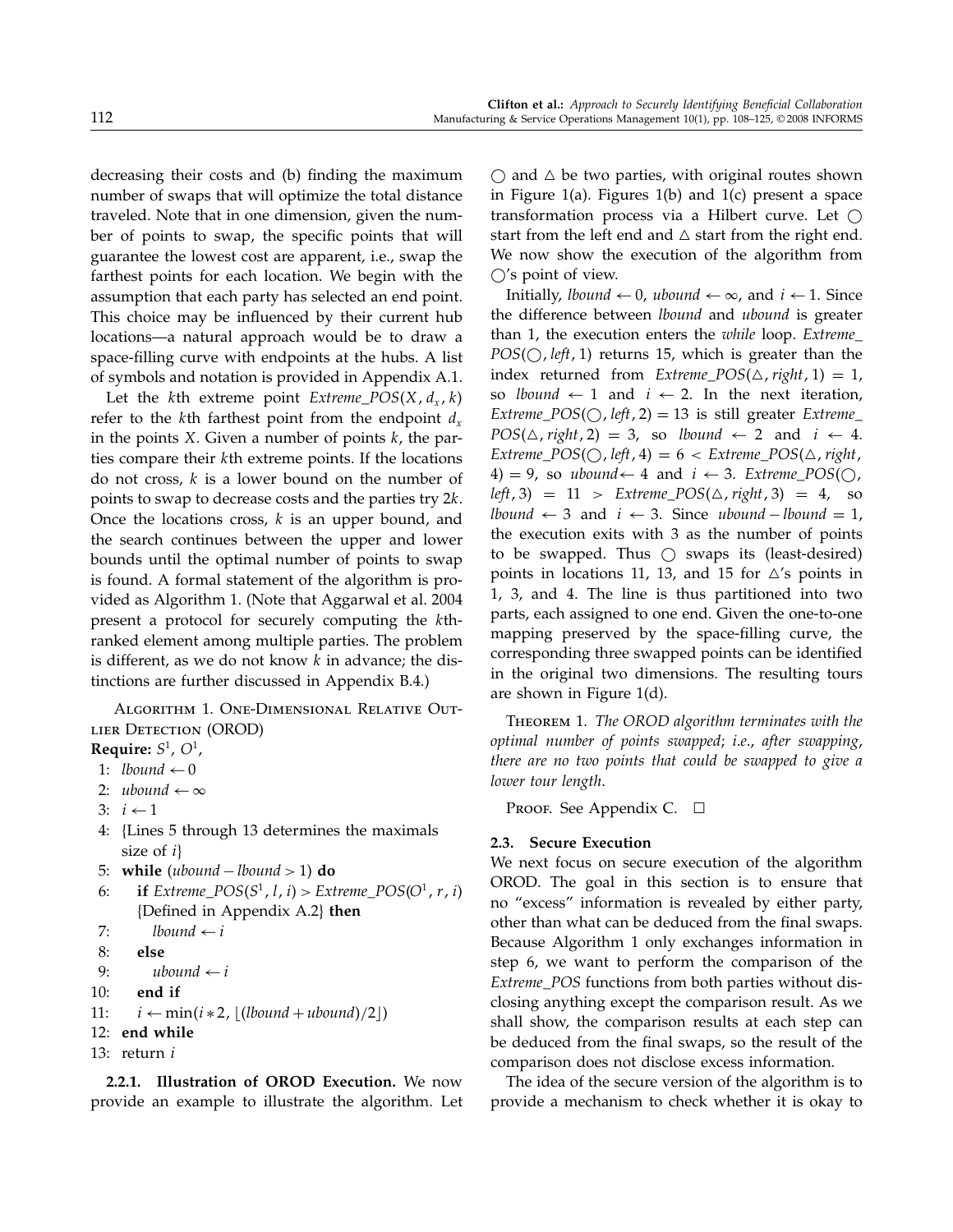

swap a certain number of points, without either side learning anything except whether that many points will be a beneficial swap; i.e., parties do not learn where the points are.<sup>2</sup>

To demonstrate this, we start with the view in Figure  $1(c)$ , so the reader (but not  $\triangle$ ) can see both sides.  $\bigcirc$  builds a set of boxes, each containing either  $>$  or  $\leq$ . The boxes correspond to positions on a line, and a box entry at a specific position has  $a >$  if  $\bigcirc$  will benefit from swapping the given number of points (indicated by i) if every one it receives is at or to the left of that position. Figure 2 shows the values of the boxes for checking if swapping a single point is okay. If  $\bigcirc$ receives points to the left of position 15, it benefits (since it gives up a point at 15). However, if it were to receive a point at position 15 or 16, it would be better not to swap. If it were to swap one point,  $\Delta$  would give up its point at position 1. It therefore opens the box at position 1 (its leftmost point)—since this is >,  $\bigcirc$  (and  $\Delta$ ) will gain from swapping one point.

This process is repeated to find the right number of points to swap. Figure 3 shows the test for  $i = 2$ ;  $\triangle$ looks at position 3 (where its second extreme point is located) and finds it okay to swap two points. Figure 4 shows  $i = 4$ ; looking at position 9,  $\triangle$  finds that four points given by  $\bigcirc$  would include at least one to the left of this point, so it is not a beneficial swap. All that is now left is testing a swap of three points—this is shown in Figure 5. Since this is okay (>), and four points does not work, the final result is to swap three points.

The key to the security of the process is that  $\bigcirc$ does not know which box  $\Delta$  opens, and  $\Delta$  only learns the value in one box. (This is accomplished through a cryptographic protocol described in §2.3.1.) Thus, the only thing learned from the protocol is the value ">".

Figure 3 Example of Execution, Iteration 2

|         | $Ibound = 1$ , $ubound = \infty$ |  |  |  |  |  |  |       |  |  |  |  |    |  |    |    |
|---------|----------------------------------|--|--|--|--|--|--|-------|--|--|--|--|----|--|----|----|
| $i = 2$ |                                  |  |  |  |  |  |  | 56789 |  |  |  |  | 13 |  | 15 | 16 |
|         |                                  |  |  |  |  |  |  |       |  |  |  |  |    |  |    |    |

For this example, secure implementation implies that as the final result (Figure 1(d)) shows  $\Delta$  swapping three points, knowing the final result, both parties could conclude that swapping one point is okay. Although they have learned something new at this *point,*  $\bigcirc$  and  $\bigtriangleup$  learned nothing from this protocol that they would not have learned from giving all of their data to an honest broker (proved later). This is accomplished without the need for an honest broker. For example, from what  $\Delta$  sees during the execution of the protocol (the shaded boxes only),  $\Delta$  knows that  $\bigcirc$  has fewer than four points to the right of position 9, and at least three to the right of position 4. But these would be obvious even with an honest broker:  $\triangle$  learns of the  $\bigcirc$ s at 11, 13, and 15 from the swap, and knows that there cannot be another  $\bigcirc$  to the right of 9 or it would have been swapped as well. Thus, the algorithm ensures that sharing of beneficial information is identified by  $\bigcirc$  and  $\vartriangle$  with no other information being revealed in the process.

How do we verify secure execution of OROD formally? Section 2.3.1 provides details.

2.3.1. Securely Opening the Box. We now describe an approach to make sure that only one of the *n* electronic "boxes" offered by  $\bigcirc$  (in the algorithm OROD) is opened by  $\Delta$ , and that  $\bigcirc$  cannot learn which box is opened. The cryptography community refers to this problem as 1-out-of-n oblivious transfer; it has been the subject of extensive research. Here, we will describe a simple 1-out-of- $n$  oblivious transfer  $(OT<sub>1</sub><sup>N</sup>)$  protocol from Naor and Pinkas (1999, 2001).

For simplicity, we first describe 1-out-of-2 oblivious transfer  $(OT<sub>1</sub><sup>2</sup>)$ . In this problem,  $\bigcirc$  has two electronic boxes (labeled 0 and 1);  $\triangle$  wants to open the box  $\sigma$  $(\sigma = 0 \text{ or } 1)$  without revealing to  $\bigcirc$  which box was opened. In the following protocol, let  $\sigma$  be the index of the box that  $\triangle$  wants to open, and let  $B_0$  and  $B_1$ 

Figure 4 Example of Execution, Iteration 3

|       | $Ibound = 2$ , $ubound = \infty$ |  |  |  |   |   |                |   |   |  |   |     |  |  |  |    |
|-------|----------------------------------|--|--|--|---|---|----------------|---|---|--|---|-----|--|--|--|----|
| $= 4$ |                                  |  |  |  | 片 | 6 | $\overline{ }$ | 8 | 9 |  | ∸ | ے ا |  |  |  | 16 |

<sup>&</sup>lt;sup>2</sup> We describe this using direct *oblivious transfer*; however, the actual implementation would use a secure comparison approach with constant complexity (Yao 1986) rather than the linear complexity of the method described.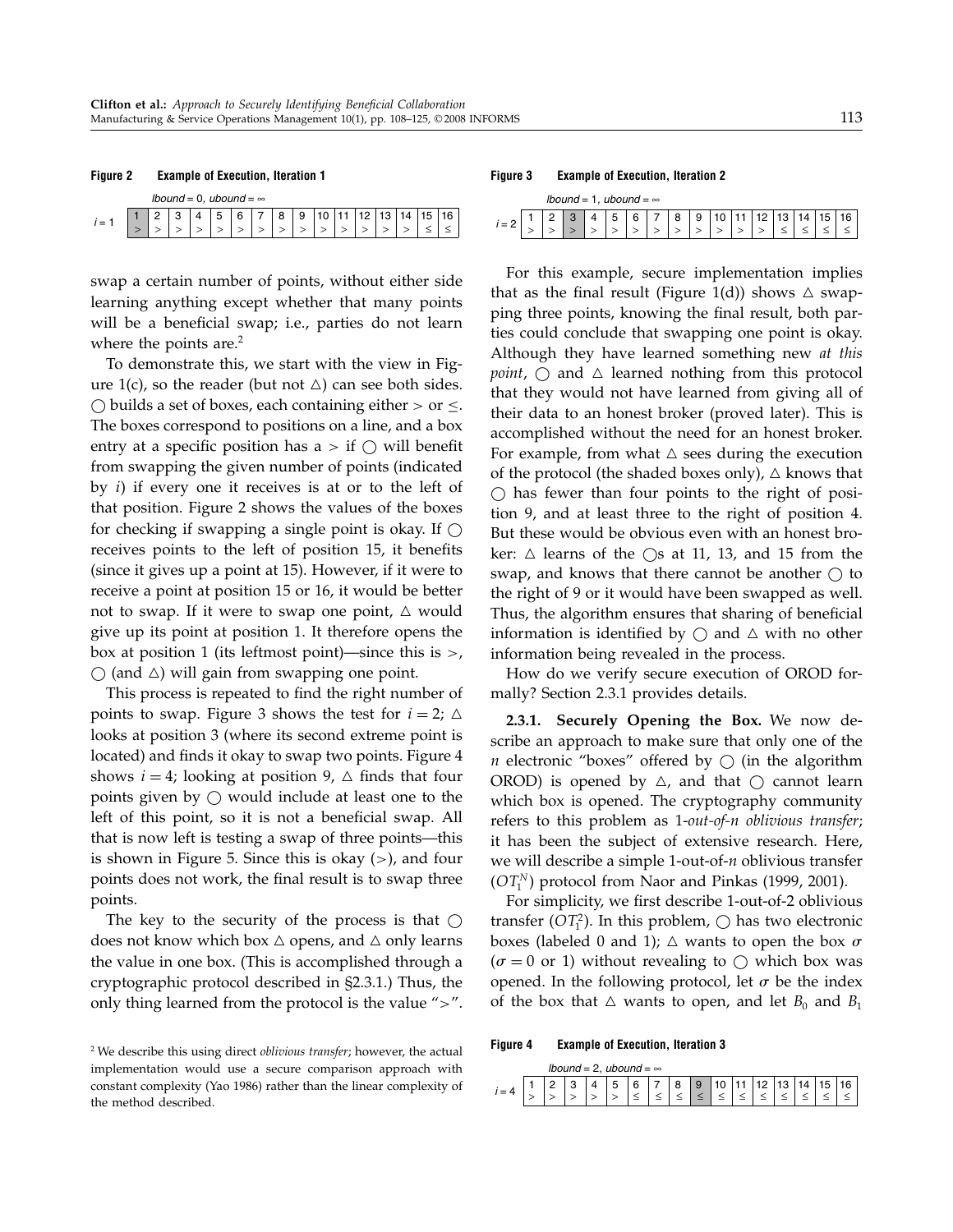|         | $Ibound = 2$ , $ubound = 4$ |  |  |  |   |   |  |   |   |  |  |  |  |  |  |    |
|---------|-----------------------------|--|--|--|---|---|--|---|---|--|--|--|--|--|--|----|
| $i = 3$ |                             |  |  |  | 5 | 6 |  | 8 | 9 |  |  |  |  |  |  | 16 |
|         |                             |  |  |  |   |   |  |   |   |  |  |  |  |  |  |    |
|         |                             |  |  |  |   |   |  |   |   |  |  |  |  |  |  |    |

be the contents of boxes 0 and 1, respectively. (For simplicity, we show the contents as a single bit;  $B_0$ and  $B_1$  take values 0 or 1.)

The protocol is described below:

Figure 5 Example of Execution, Iteration 4

1.  $\bigcirc$  generates and publishes three numbers:

C: a random number between  $1, \ldots, p-1$ ,

p: a large prime number, and

g: the generator of  $p$ 's multiplicative group; i.e., every number between 1 and  $p-1$  can be written as  $g<sup>k</sup>$  mod *p* for some *k* between 1, ..., *p* − 1.

2. ∆ picks a random number *k* between 1, ..., *p* − 1, sets  $P_{\sigma} = g^k \mod p$  and  $P_{1-\sigma} = (C/P_{\sigma}) = C * P_{\sigma}^{-1} \mod p$ , where  $P_{\sigma}^{-1}$  is the multiplicative inverse of  $P_{\sigma}$  (i.e.  $P_{\sigma}^{-1}$  \*  $P_{\sigma} = 1 \mod p$ , and sends  $P_0$  to  $\bigcirc$ .

3.  $\bigcirc$  finds  $P_1$  by evaluating  $C/P_0 \text{ mod } p$ , creates  $E_0 = (g^{r_0} \mod p, M_0 = (H((P_0)^{r_0} \mod p) \oplus B_0)), E_1 =$  $(g^{r_1} \mod p, M_1 = (H((P_1)^{r_1} \mod p) \oplus B_1))$ , by randomly choosing  $r_0$ ,  $r_1$  between  $1, \ldots, p-1$ , and sends  $E_0$ ,  $E_1$ to  $\triangle$ . Note that  $E_0$ ,  $E_1$  are both pairs of numbers. The hash function *H* is described in Appendix B.2.

4. computes

$$
T_{\sigma} = H((P_{\sigma})^{r_{\sigma}} \mod p) = H((g^{r_{\sigma}})^k \mod p)
$$

and gets  $B_{\sigma}$  by computing  $T_{\sigma} \oplus M_{\sigma}$ . It cannot compute the other value due to the cryptographic assumptions outlined in Appendix B.2.

In the above protocol the choice of  $\Delta(\sigma)$  is not revealed because all  $\bigcirc$  receives is either  $g^k \mod p$  or  $C/g<sup>k</sup>$  mod  $p$ , where k is chosen randomly. Since operations are done in mod p, both  $g^k$  mod p or  $C/g^k$  mod p values are uniformly distributed between  $0, \ldots, p-1$ . Therefore,  $\bigcirc$  does not see anything more than a random number.  $\Delta$  learns nothing by receiving the random C or (because of the random oracle hash function) from inspecting  $E_0$  or  $E_1$ .

Although  $\triangle$  can decrypt  $E_{\sigma}$  to obtain the final result, by the original Diffie-Hellman assumption (Diffie and Hellman 1976; see Appendix B.2) it cannot decrypt the other box. If  $\triangle$  could decrypt both  $E_0$ and  $E_1$ , it would mean that it would know an efficient way to find  $(P_{1-\sigma})^{r_{1-\sigma}} = g^{k^{\prime}r_{1-\sigma}} \mod p$ . (Note that the preceding value is needed to open the other box.)

Given  $P_{1-\sigma} = g^k \mod p$  (since g is a generator we can write  $P_{1-\sigma} = g^{k'} \mod p$  for some  $k'$ ) and  $g^{r_{1-\sigma}} \mod p$ , this violates the Diffie-Hellman assumption.

To clarify the above protocol, we give a simple example.<sup>3</sup>

Example 1. Let the shared hash function H be  $H(0) = 1$ ,  $H(1) = 0$ ,  $H(2) = 1$ ,  $H(3) = 1$ ,  $H(4) = 0$ .

1.  $\bigcirc$  has  $B_0 = 1$ ,  $B_1 = 0$ ; it also generates and publishes three numbers:  $C = 4$ ,  $p = 5$ , and  $g = 2$  (note that  $2^{0} = 1 \mod 5$ ,  $2^{1} = 2 \mod 5$ ,  $2^{2} = 4 \mod 5$ ,  $2^{3} = 3 \mod 5$ ).

2.  $\triangle$  wants to learn the value of  $B_0$  ( $\sigma = 0$ ).  $\triangle$  picks a random number  $k = 3$  and sets  $P_0 = 2^3 = 8 = 3 \text{ mod } 5$ and  $P_1 = (C/P_0) = 4/3 = 4 * 2 = 8 = 3 \text{ mod } 5$  (note that  $P_0^{-1} = 2$  is the multiplicative inverse of  $P_0 = 3$  taken mod 5;  $P_0 * P_0^{-1} = 3 * 2 = 1 \text{ mod } 5$ ).  $\triangle$  sends  $P_0$  to  $\bigcirc$ .

3.  $\bigcirc$  independently calculates  $P_1$  by evaluating  $4/P_0 = 4 * 2 = 3 \mod 5$ , and randomly choosing  $r_0 = 4$ ,  $r_1 = 3$ , calculates  $g^{r_0} = 2^4 = 16 = 1 \text{ mod } 5$ ,  $g^{r_1} = 2^3 = 8 = 1$  $3 \mod 5$ ,  $(P_0)^{r_0} = 3^4 = 81 = 1 \mod 5$ ,  $(P_1)^{r_1} = 3^3 = 27 = 5$ 2 mod 5,  $M_0 = H(1) \oplus B_0 = 0 \oplus 1 = 1$ , and  $M_1 = H(2) \oplus$  $B_1 = 1 \oplus 0 = 0.$   $\bigcirc$  sets  $E_0 = (1, 1)$  and  $E_1 = (3, 1)$ , and sends  $E_0$ ,  $E_1$  to  $\triangle$ .

4. computes

$$
T_0 = H((P_0)^{r_0} \mod 5) = H((3^4) \mod p)
$$
  
= H(81 mod 5) = H(1) = 0

and gets  $B_0$  by computing  $T_0 \oplus M_0 = 0 \oplus 1 = 1$ .

Thus  $\triangle$  gets to know the contents of the box 0 (equal to 1), whereas  $\bigcirc$  does not know which box was opened by  $\Delta$ . This shows the secure 1-out-of-2 oblivious transfer. The approach above can be extended to deal with 1-out-of-n oblivious transfer. We provide details in Appendix B.3.

# 2.4. Formal Statements Regarding Security of the Algorithm

Formally, we divide the security into two parts. First, if each company follows the protocol correctly, we show that the algorithm is secure. This satisfies the semihonest definition of secure multiparty computation. Second, we show that each company benefits by following the protocol correctly; i.e., individual company participation by following the protocol is incentive compatible.

<sup>&</sup>lt;sup>3</sup> We would like to stress that 1,024-bit or larger  $p$  and C values would be used in practice for secure applications.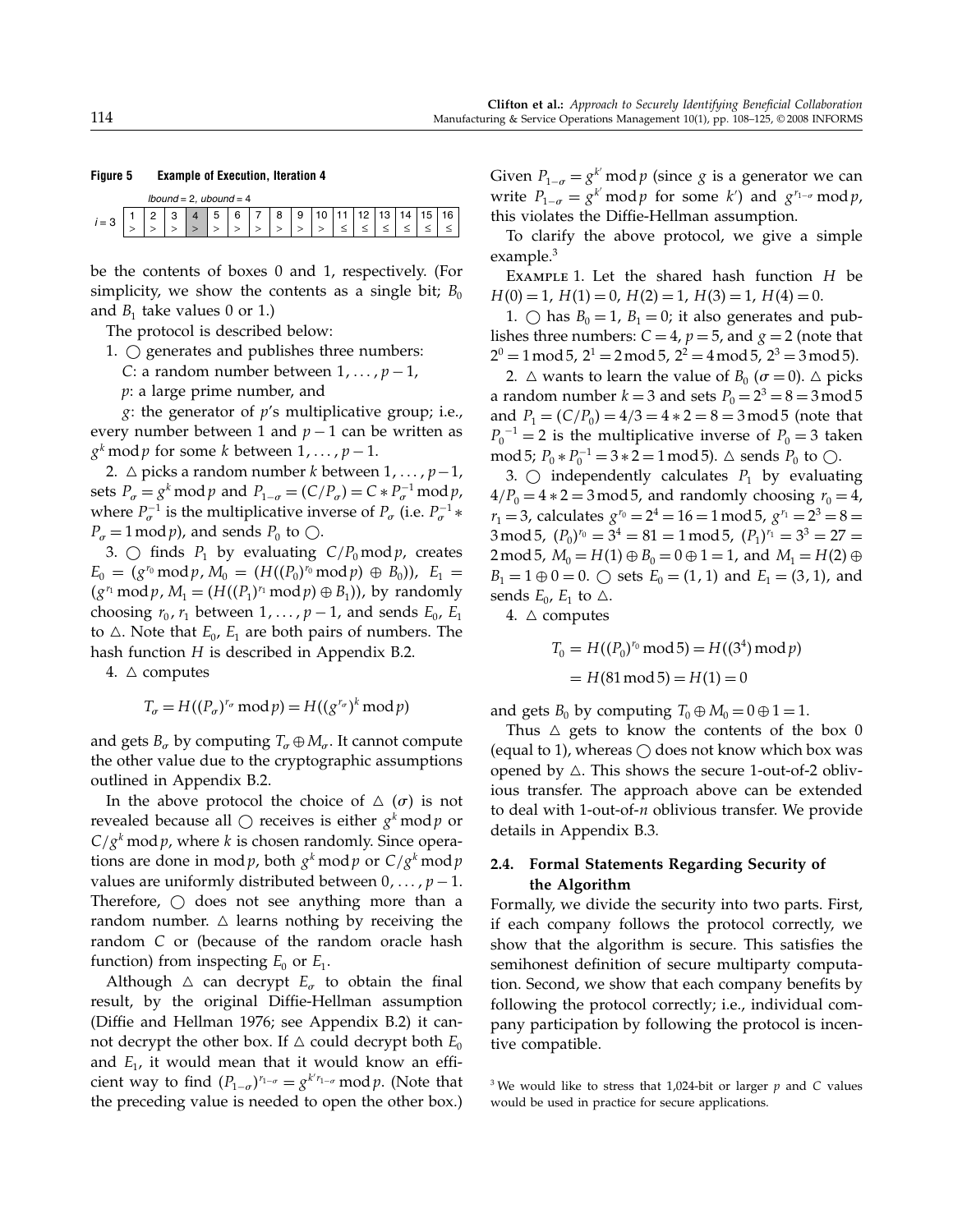A secure implementation requires us to prove that nothing is learned by either party during the execution except what can be deduced from the final points swapped. To prove this, we show that it is possible to build a "simulator" that uses only the final results and the data known by each individual party to identify the result of the comparison. The proof requires verification that the results at each step can indeed be deduced from the result. The logic that follows is that no new information is revealed at each step of the execution of the algorithm. This provides a formal proof of security of the algorithm if each party were to follow the protocol provided.

# THEOREM 2. Algorithm 1 is secure under the semihonest definition of secure multiparty computation.

## PROOF. See Appendix D.  $\square$

The theorem above formally establishes that the OROD algorithm results in a secure implementation.

The secure multiparty computation literature also provides techniques secure against malicious parties; i.e., parties that deviate from the protocol can be detected. However, even with security against malicious parties one can "cheat" by faking one's input and running the protocol honestly. We thus focus on the concept of incentive compatibility; i.e., we prove that it is in each party's self-interest to follow the protocol and provide the correct input. In other words, trying to learn more is discouraged by the fact that the party is worse off or is detected as cheating. (Similar issues were explored in Dodis et al. 2000, who suggest that finding problems where incentive compatibility simplifies protocols is an interesting research area; this is discussed further in Appendix E.) Formally, we have to show that it is incentive compatible for each party to follow the protocol. Note that we will assume that if a party does not benefit from violating the protocol, it will follow the protocol.

Theorem 3. The OROD protocol is incentive compatible; i.e., any failure to correctly follow the protocol results in the dishonest party being worse off, or leaves the result unaffected and gives no additional information to the dishonest party.

Proof. See Appendix E. □

2.5. Execution of OROD Among Multiple Parties Define the optimal result from the execution of OROD among multiple parties to be the perfect partitioning among all parties' one-dimensional data sets. In other words, any two parties' ranges of their onedimensional data sets are disjoint. This results in the minimal global tour (in one dimension).

We note one problem: It is not possible to draw a space-filling curve such that every party's depot is uniquely at the opposite end of the line from every other party. The result is that a globally optimal partitioning may not be optimal (or even an improvement) for every party; we lose the incentive compatibility in Theorem 3. However, if we assign a total ordering to the parties and use this to determine which end of the line they get in any pairwise operation, repeated execution does converge to a minimum global tour.

Theorem 4. Execution of OROD among k parties eventually reaches optimal: k partitions (where  $k \ge 2$ ).

## PROOF. See Appendix C.  $\square$

However, this multiple party execution of OROD is not secure under the definitions of secure multiparty computation; i.e., parties may see intermediate results (swapped points) that eventually are passed to another party. To be secure, each party should see only those points that it starts with and that it ends with.

On the other hand, with one additional constraint we can utilize the two-party OROD protocol as a subroutine to build a secure multiparty protocol. The constraint is that once a party has received a swapped point, it can never swap it again.

Constraint MP: Whenever OROD is executed between any two parties, the points swapped between them should be removed from consideration for their subsequent execution with other parties. Informally, this constraint says that a subcontractor may not further subcontract the work he received as part of a swap. This constraint guarantees that contracts with the shipping company are transferred to a known (and approved) carrier. We thus assume that the MP constraint reflects the fact that only the original carrier can subcontract—this information is passed along to the shipper for payment. No one other than the original carrier or the first subcontracted carrier will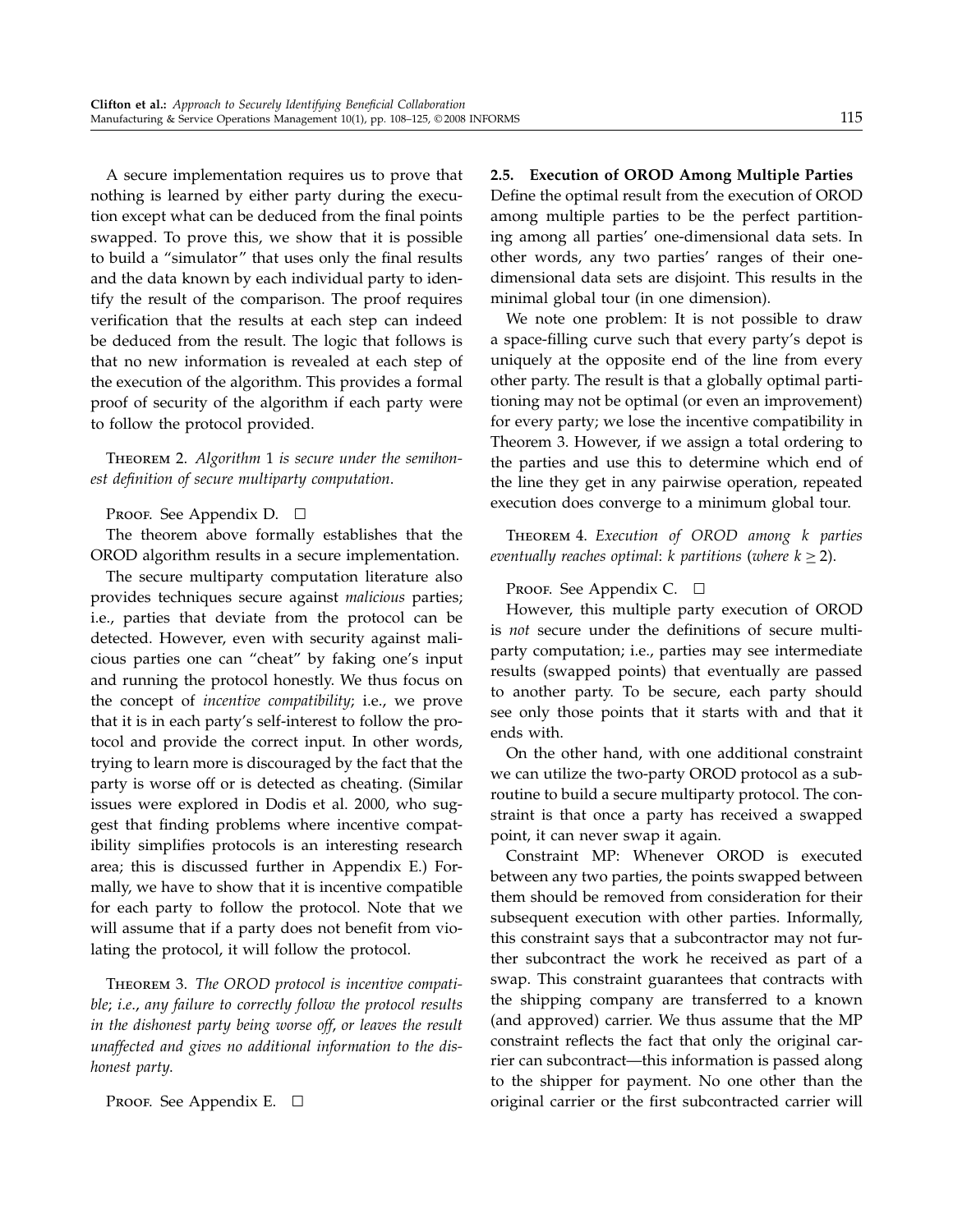be paid by the shipper or be permitted to handle the shipment.

To ensure that parties follow the MP constraint, we introduce a mechanism that allows violation to be detected. The basic idea is to have every party provide a hash function of their input values at the beginning of the protocol. The procedure to create an appropriate hash function, and its properties are shown in the appendix. After receiving a point, its hash can be checked to see if it comes from the correct source. The formal details of the process are provided in the appendix.

Note that two malicious parties (including the final recipient) could collude to ignore the MP constraint. This corresponds to swapping points after the completion of the OROD protocol among multiple parties and could not be prevented by the protocol. However, real-world incentives protect against this, as described earlier. A shipper contracts with a particular transporter; if this transporter subcontracts to another (the result of a swap), this information will be communicated to the shipper. If a third party shows up to collect the load (the result of a malicious swap), the shipper would obviously be concerned. (Would you trust your valuable shipment to whoever tries to come collect it?)

# Theorem 5. Executing OROD among multiple parties is secure provided that constraint MP is satisfied.

We do not provide a formal proof of this theorem because it follows the same steps as Theorem 2. According to Theorem 2, a single execution of OROD is secure. In addition, because constraint MP must be satisfied, no swapped points are considered for the subsequent executions, and all intermediate swapped points are part of the final result. Therefore, each party's view during the execution of OROD among multiple parties can be simulated by the party's input and output, following the same steps as in the proof of Theorem 2.

Also note that securely executing OROD among multiple parties merely requires that each party executes OROD with the other parties once, provided that each execution of OROD satisfies constraint MP. The reasoning follows: Suppose party  $i$  has already executed OROD once with all other parties, and assume that  $i$  executes OROD with party  $j$  (where

 $i \neq j$ ) for a second time. Because constraint MP is satisfied, no points would be considered during this second execution between  $i$  and  $j$  except their original points. Based on Theorem 1, the first execution of OROD between  $i$  and  $j$  creates two perfect partitions of their original points. In other words, if some of their original points were swapped after the second execution of OROD, these points would have been swapped after the first execution. Consequently, when constraint MP is guaranteed, any subsequent execution of OROD between  $i$  and  $j$  after the first execution does nothing.

#### 2.6. Related Issues

The multiparty OROD with  $MP<sup>4</sup>$  may not produce an optimal solution in the one-dimensional space. Although Theorem 5 shows that no information is disclosed except the points swapped, do the points swapped in multiparty OROD with MP reveal more information than an optimal solution would?

Claim 1. MultipartyOROD with MP does not always leak more information than an optimal one-dimensional secure solution.

PROOF. From Theorem 5, all that is disclosed is the points swapped.

Figure 6(a) provides three sets of shippers, whose points are identified as  $\bigcirc$ ,  $\triangle$ , and  $\Box$ . As the example shows, these parties can have different numbers of points available to swap, but because swaps are one for one, their capacity constraints are satisfied after the swaps are completed. Assume that in the original OROD (with no MP constraint), we first have  $\bigcap$  (on the left) swapping with  $\Delta$  (on the right). The effect is to swap the triangle in location 6 for the circle in position 10. Next consider swaps between  $\bigcirc$  (on the left) swapping with  $\Box$  (on the right). The result is that the circle, now in position 6, is swapped with square in position 4. Finally, consider  $\Box$  (on the left) swapping with  $\Delta$  (on the right). The result is to swap the square, in position 12, for the triangle, in position 10. We would thus have a final set of positions with the circles in positions 2, 3, and 4, the squares in positions 6 and 10, and the triangles in positions 12, 13, and 14. This solution is shown in Figure 6(b).

<sup>4</sup> For simplicity, the term "multiparty OROD (with MP)" means execution of OROD among multiple parties with the constraint MP.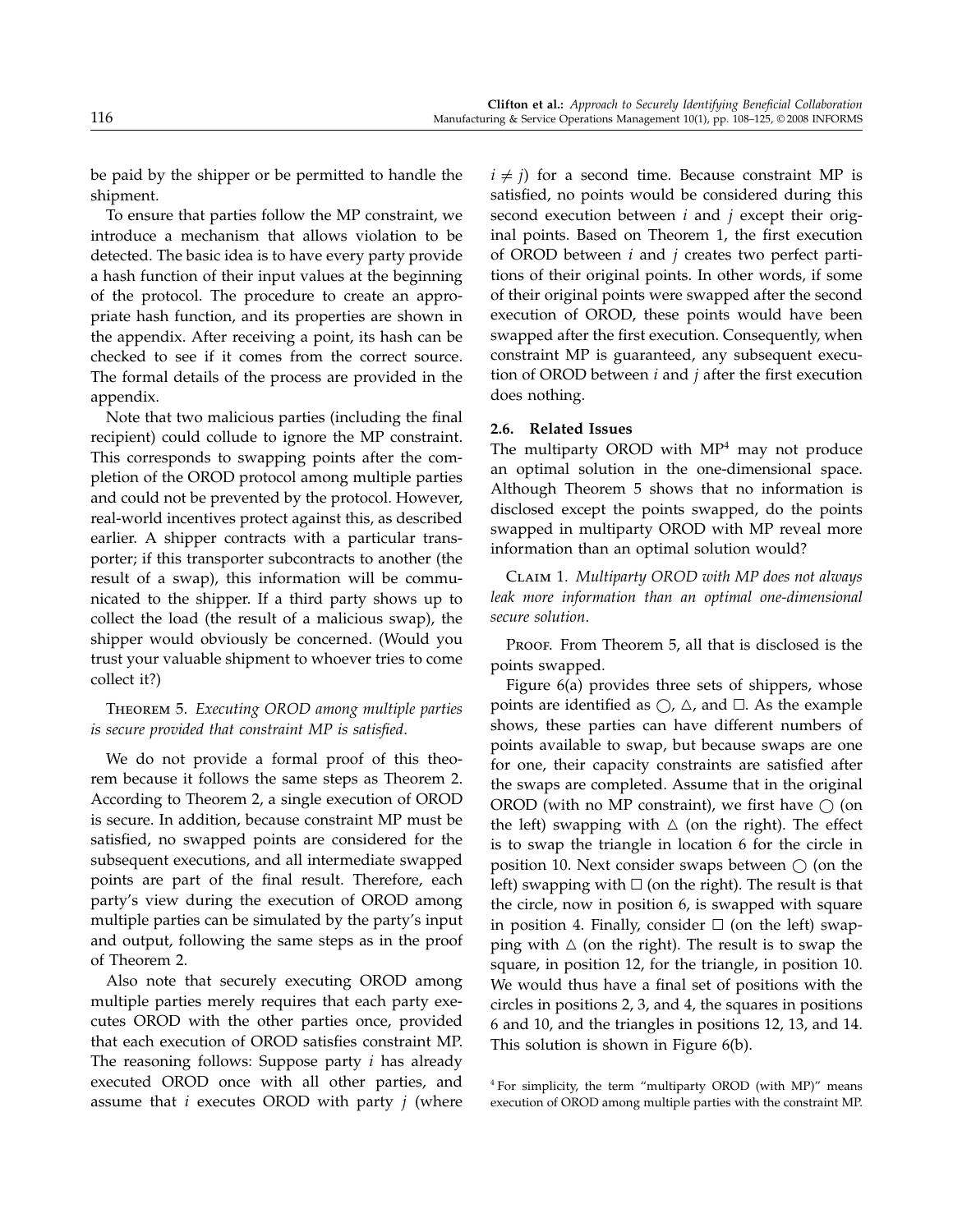

Figure 6 Execution of OROD Protocol Among Three Parties

Note that under the MP constraint, we only have one swap that happens, i.e., the first step where  $\bigcirc$  (on the left) swapping with  $\Delta$  (on the right). The effect is to swap the triangle in location 6 for the circle in position 10. Next consider swaps between  $\bigcirc$  (on the left) swapping with  $\Box$  (on the right). After this step, the next two steps result in no swaps, given the MP constraint. This is shown in Figures 6(c) and 6(d). Thus Figure 6 presents a situation where the number of points swapped under an optimal solution  $(4)$  > the number under multiparty OROD with MP (2).

We see that multiparty OROD may reveal less information, as part of the solution, than a brokergenerated solution. In addition, knowing that a solution is optimal reveals a different kind of information. Given the points it receives, a party can learn intervals within which there are no other parties' points:

•  $I_{R_i^*}$  ( $I_{R_i}$ ): regions where there are no other parties' points  $(R_i^*$  and  $R_i$  are sets of points party *i* receives from an optimal solution and solution computed from the multiparty OROD with MP, respectively).

Refer to Figure 6(b). From this optimal solution,  $\bigcirc$  learns  $I_{R_{\circ}^*}$ : between locations 2 and 4, there are no other parties' points. On the other hand, from the solution in Figure 6(d),  $\bigcirc$  learns  $I_{R_{\bigcirc}}$ : Between locations 2 and 6, there are no other  $\triangle$  points.  $I_{R_{\bigcirc}}$  cannot convey any certain information regarding  $\Box$  points because  $\bigcirc$  is not allowed to swap the previously swapped point (at location 6) with one of the  $\Box$  points at location 4. Depending on the execution ordering, multiparty OROD may or may not produce an optimal solution. As a result,  $I_{R_{\odot}}$  always contains less

certain information than  $I_{R^*_{\circlearrowleft}}$ . From this point of view, we can conclude that a solution computed by multiparty OROD with MP does not always leak more information than an optimal solution.  $\Box$ 

# 3. Experimental Analysis

In this section, we present results obtained when the algorithms described in this paper were applied to an empirical data set provided by a trucking company, representing LTL (less than truckload) loads during the first quarter of 2003. The purpose was to observe the empirical effect of running the algorithm on a data set where we have (a) individual points in two dimensions, and (b) pick-up and drop-off pairs associated with each shipment. The data set contains 81,842 data points (including both pick-up and delivery points) spanning 11 weeks. One issue in the data set is that in the actual problem, what we have to swap is *loads*, i.e., pick-up and delivery pairs, whereas the algorithm picks points to swap. Thus the results of the empirical tests provide an indication of the performance of the algorithm under more realistic problem conditions.

When the algorithms were executed for two companies, we randomly assigned some pick-up points to company A and the rest to company B. Based on the assigned pick-up points, each pick-up and delivery pair for each week was assigned to company A or B. Within a given weekly data set, we considered a single truck completing all pickups and then all deliveries. Actual distance being dependent on the starting point of each company, we used the leftmost pick-up point in one dimension as the starting point of company A and the rightmost point for company B. Before swapping any points, we obtained a preswap tour length (in two dimensions) of the pickup and delivery for each company by using the 2-opt algorithm (Lin and Kernighan 1973). We also used the same optimization method to calculate the tour length after swapping.

We considered three swapping methods for our analysis. One is pair swapping (PS), where we swap only if both pick-up and delivery points are beyond a certain point. Another is average swapping (AS), where companies swap data based on the average of pick-up and delivery points. As the number of delivery points is more than three times the number of pick-up points in the data set, we also consider delivery swapping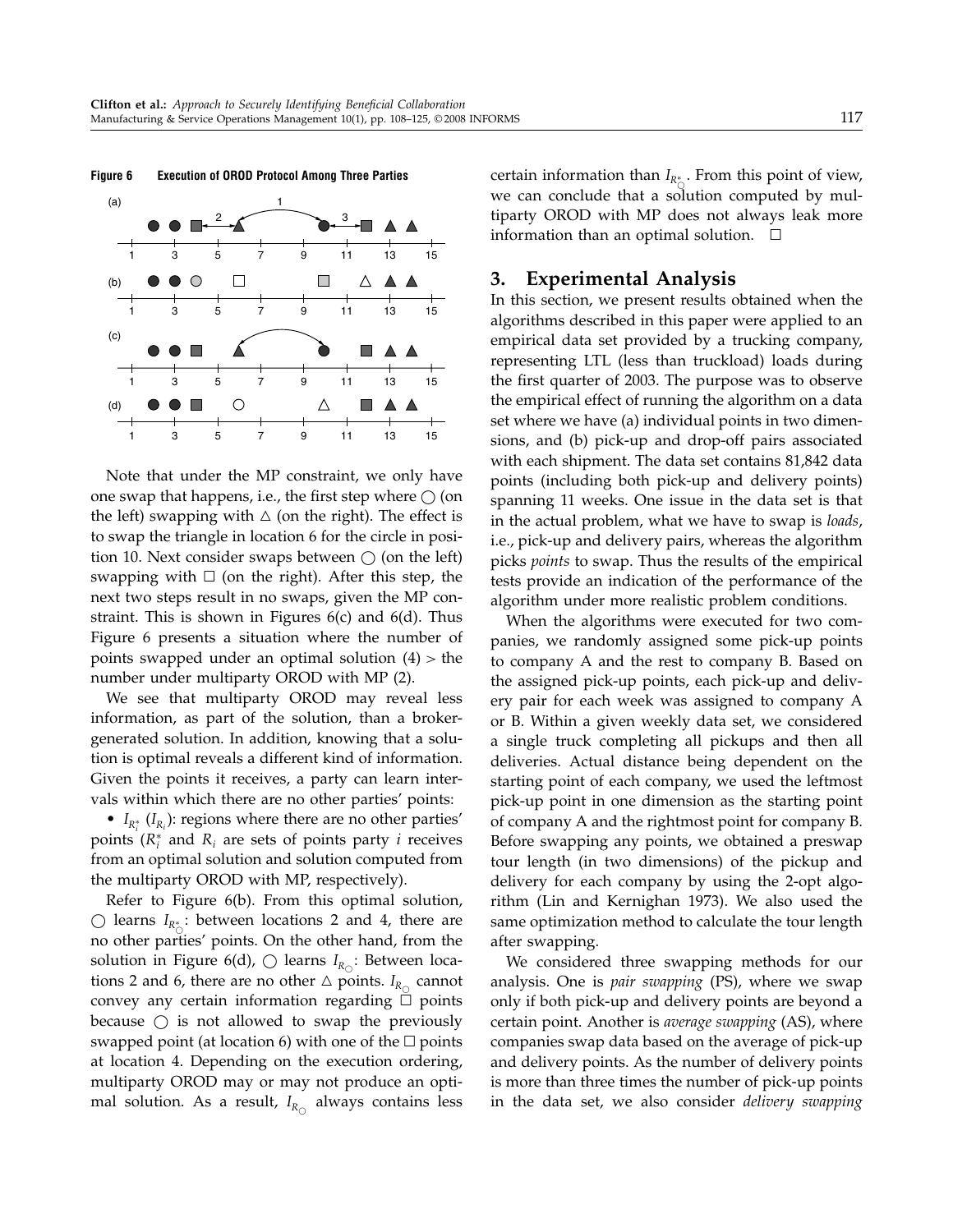

#### Figure 7 Savings in Total Distance

(DS) based on the delivery point. Figure 7 gives the savings in total tour length by week. Although none of our swapping method guarantees positive savings, the average savings in total distance are 0.6% for PS, 57% for AS, and 178% for DS. The results thus show that DS performs best in our empirical test. The main reason for this result is that the major distance driven in our data set is the trip to delivery points from primary pick-up locations, as there are more deliveries than pickups. This long tour has the most opportunity for improvement.

Figure 8 gives the savings by party—again it is clear that destination swapping, by optimizing the longer tour, gives the best results. It also shows an interesting real-life situation. Because pairs are being swapped, rather than individual points, it is possible that the tour length increases. The optimality result of Theorem 1 holds for a single tour but becomes a

Figure 8 Savings in Individual Distance

# 40 PS (A) → DS (A) …... AS (B) AS (A) PS (B) DS (B) 30 **% Savings (%)** 20 % Savings (%) 10  $\Omega$  $-10$ –20 1 2 3 4 5 6 7 8 9 10 11 **Week**

heuristic when both pickup and destination must be swapped. However, it is an effective heuristic: In these data, destination swapping always gives a global benefit and almost always benefits both parties.

#### 3.1. Empirical Results of Multiparty Collaboration

We also evaluated the secure multiparty protocol of §2.5 on the data set. The experiments were conducted under two different settings: execution among three parties and execution among five parties. Because of the constraint MP, different execution orderings may produce different results. Therefore, under each assignments of the data (a trial), we tried multiple execution orderings. This was repated for three trials. We present the best case, the worst case, and the average savings (in %) across all possible orderings for each trial.

Data for all experiments presented here come from the 1,470 pick-up and delivery pairs in the first week of the data set. Each party is given the same number of pick-up/delivery pairs. Based on the superior twoparty performance of the DS strategy, we chose that as the heuristic.

3.1.1. Empirically Measured Savings with Three Companies. In this section, we consider the case when the weekly data was split (randomly) across three companies for a single trial. As described earlier, there are six possible sequences of two party algorithm executions, which are represented by the possible permutations of the ordering of three companies, i.e.,

> $\{(C1 C2), (C1 C3), (C2 C3)\},\$  $\{(C1 C2), (C2 C3), (C1 C3)\},\$  $\{(C1 C3), (C1 C2), (C2 C3)\},\$  $\{(C1 C3), (C2 C3), (C1 C2)\},\$  $\{(C2 C3), (C1 C2), (C1 C3)\}\$ , and  ${ (C2 C3), (C1 C3), (C1 C2) }$ .

In the description above, (C1 C2) denotes the execution of the two-party protocol between C1 and C2 with constraint MP being satisfied. The secure multiparty algorithm was executed for all six of these possible sequences. This was repeated for three trials.

Table 1 shows statistics for each trial and provides the maximum, minimum, and average savings for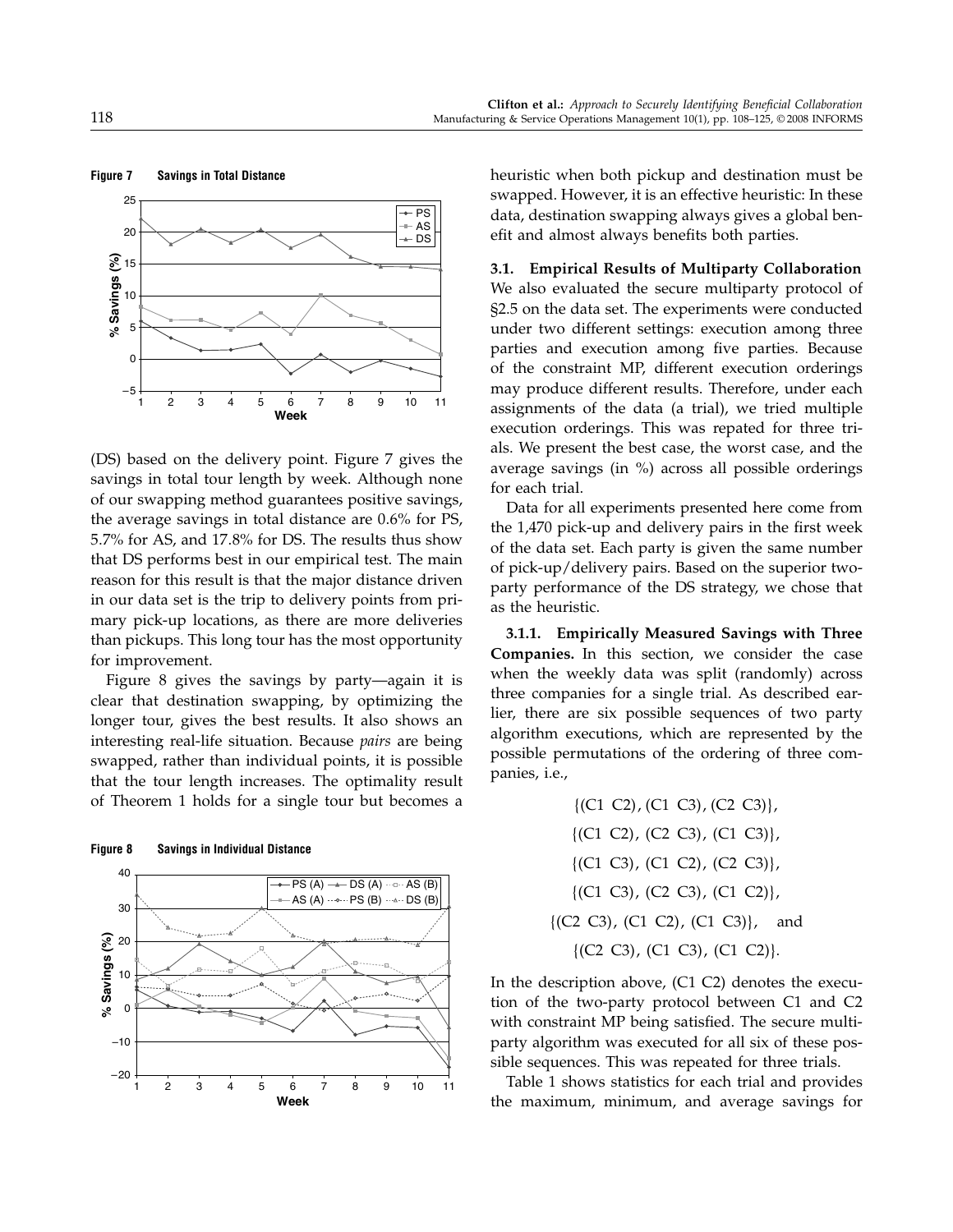|                |       | Trial 1 $(%)$ |       |         | Trial $2(%)$ |       | Trial $3(%)$ | Overall |       |                |
|----------------|-------|---------------|-------|---------|--------------|-------|--------------|---------|-------|----------------|
|                | Min   | Max           | Ava   | Min     | Max          | Ava   | Min          | Max     | Ava   | average $(\%)$ |
| C1             | 16.48 | 35.00         | 24.02 | 23.09   | 31.91        | 26.16 | 15.52        | 23.22   | 19.20 | 23.12          |
| C <sub>2</sub> | 9.85  | 27.11         | 16.48 | $-6.35$ | 8.69         | 1.22  | 1.98         | 14.40   | 8.54  | 8.75           |
| C3             | 24.40 | 29.45         | 24.40 | 27.65   | 31.09        | 27.65 | 31.49        | 35.62   | 31.49 | 27.85          |

Table 1 Percentage Savings by Company and Trial for Swap Among Three Companies

each of the three companies (C1, C2, and C3) across the six possible execution orderings. For some execution orderings and initial data assignments, a company may not see benefits in the original problem context (e.g., see the minimum % change for C2 in Trial 2). But, in most cases, on average, every company observes cost reductions varying from 8.7% to 27.9%.

3.1.2. Empirically Measured Savings with Five Companies. We ran the same experiment with five companies. Thus, we divided the data randomly into five equal subsets, one for each company. Because each company tries to swap with every other company, we have

 $S = \{ (C1 C2), (C1 C3), (C1 C4), (C1 C5), (C2 C3),$  $(C2 C4)$ ,  $(C2 C5)$ ,  $(C3 C4)$ ,  $(C3 C5)$ ,  $(C4 C5)$ ,

i.e., 10 possible pairwise swaps. Because of the number (10!) of possible orderings of these swaps, we randomly chose 10 orderings for each of the three trials.

The following steps were executed for each trial:

• Randomly partition the weekly data set into five data subsets (one per company).

• Execute the secure multiparty protocol 10 times, each time randomly choosing the ordering to run. (a random permutation of all elements in S.)

• Record statistics of each of the 10 random execution orderings.

The above steps were repeated three times (trials). Table 2 provides, for each company, and for each trial, the minimum, maximum, and average savings across the 10 executions. The table shows that the average savings vary from 9.05% to 30.63%. As observed earlier, there are cases where companies do not see improvements for a particular sequence of orderings. Note that the algorithms we described always guarantee savings in the space-filling curve mapped dimension. The results show that the gap between the space-filling curve and its link to the pick-up and delivery travel distance in the two-dimensional problem context may result in an increase in travel distance in the original travel metric in some cases.

# 4. Conclusion and Future Work

We have described an algorithm that enables independent companies to identify opportunities for collaboration without sharing unnecessary data. The theoretical analysis shows that the algorithm ensures that no information can be inferred except that from the shared data, and that truth telling is incentive compatible. In addition, application of the algorithm to an empirical data set indicates a substantial potential impact. Papers such as Dodis et al. (2000) in the cryptography literature state that the creation of protocols where it is incentive compatible to correctly follow the protocol and truthfully provide the data poses interesting theoretical challenges. Our paper

Table 2 Percentage Savings by Company and Trial for Swap Among Five Companies

|                |         | Trial $1$ $\left(\frac{9}{6}\right)$ |       |          | Trial $2 \,$ $\frac{9}{6}$ |         | Trial $3(%)$ | Overall |         |                 |
|----------------|---------|--------------------------------------|-------|----------|----------------------------|---------|--------------|---------|---------|-----------------|
|                | Min     | Max                                  | Avg   | Min      | Max                        | Avg     | Min          | Max     | Avg     | average $(\% )$ |
| C1             | 4.59    | 19.50                                | 15.75 | 18.50    | 30.59                      | 24.63   | 13.30        | 26.09   | 18.82   | 19.73           |
| C <sub>2</sub> | 6.70    | 26.77                                | 16.77 | 0.66     | 20.53                      | 12.27   | $-13.89$     | 14.39   | $-0.13$ | 9.64            |
| C <sub>3</sub> | $-8.87$ | 28.78                                | 5.58  | 3.08     | 26.59                      | 15.23   | $-4.35$      | 22.52   | 8.59    | 9.80            |
| C4             | 4.35    | 34.60                                | 15.41 | $-14.57$ | 14.67                      | $-4.11$ | 0.00         | 36.96   | 15.85   | 9.05            |
| C <sub>5</sub> | 27.83   | 44.90                                | 33.17 | 7.43     | 35.46                      | 27.39   | 25.77        | 36.43   | 31.34   | 30.63           |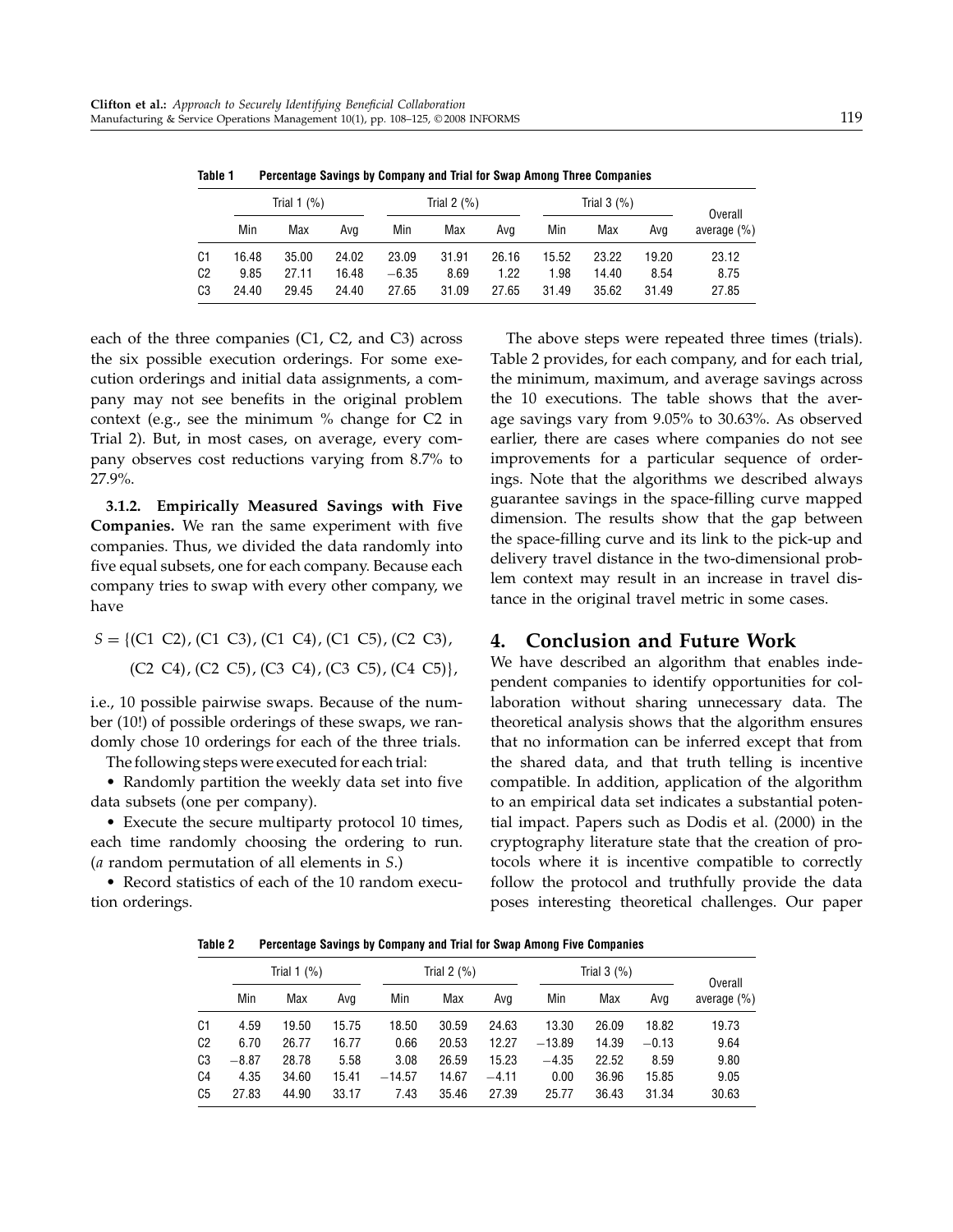provides an example of an algorithm designed for an operations management problem context. We suggest that exploration of applied operations management problem contexts can provide a rich source of research problems as well as potential for practical applications.

The specific problem described in this paper is a step toward a greater integration of data encryption techniques and theory to problems in operations management. Another example is given by Atallah et al. (2003), who address capacity allocation and auctions—a supplier-consumer interaction rather than the peer-to-peer interaction presented in this paper. An interesting open research question concerns the potential trade-off between the use of a heuristic approach to problem solving that admits a tight security property versus a closer-to-optimal algorithm that permits data leakage. We leave such exploration to future research.

Another area for research is applying the concept of incentive compatibility to secure multiparty computations. Current secure multiparty computation models do not take the reward structure of the parties into account, leading to interesting results where the most secure model (malicious model) may not provide the needed security in practice. Integrating this concept into evaluation of an algorithm, as in Appendix E, leads to new opportunities for practical application of secure collaborative computation.

#### Acknowledgments

The authors thank Reha Uzsoy for contributions made to the formulation of this problem in initial discussions of the work. This work was supported by a grant from the Purdue University's e-Enterprise Center at Discovery Park.

## Appendix A. Algorithm Details

## Appendix A.1. Notations

 $S^k = \{s_1^k, s_2^k, \dots, s_m^k\}$ , a set of *m k*-dimensional points,  $O^k = \{o_1^k, o_2^k, \ldots, o_n^k\}$ , a set of *n k*-dimensional points,  $SF \equiv A$  space filling curve,  $[a, b] \equiv$  The range of *SF*.

#### Appendix A.2. Formal Definitions of Extreme Points

Definition 1 (Extreme Points with Respect to X AND  $d_{\gamma}$ ).

• *X* is a set of points,  $d_x$  is a direction (i.e., left or right) related to X;

• An extreme point is a point in X that is the farthest away from  $d_x$ , and

 $\bullet$  *i*th extreme point is a point in  $X$  that is the *i*th furthest away from  $d_{\gamma}$ .

DEFINITION 2 (*Extreme\_POS(X, d<sub>x</sub>, i*)).

• X is a set of points,  $d_x$  is a direction (i.e., left or right), and *i* is an integer;

• The function returns the position of the ith extreme points with respect to X and  $d_{x}$ , and

• If  $i > |X|$ , the function returns a position beyond the range limits (e.g.,  $-\infty$ ,  $+\infty$ ) in the direction  $d_x$ .

Formally,  $Extreme\_POS(X, d_x, i)$  is:

Reorder X in ascending order according to position if  $d_x = right$  then

Return the position of *i*th item of *X* ( $+\infty$  if *i* > |*X*|) else

Return the position of the  $(|X| + 1 - i)$ th item of X ( $-\infty$  if  $i > |X|$ )

end if.

#### Appendix B. Secure Multiparty Computation

Substantial work has been done on secure multiparty computation. The key result is that a wide class of computations can be done securely under reasonable assumptions. Any function that can be represented by a polynomial circuit in terms of the number of input bits can be evaluated in reasonable time. We give a brief overview of this work, concentrating on material that is used in the paper. The definitions given here are from Goldreich (2004a). For simplicity, we concentrate on the two-party case. Extending the definitions to the multiparty case is straightforward.

#### Appendix B.1. Definition of Secure Multiparty Computation

The basic idea behind showing that a protocol is secure is that no party can learn more than in a "trusted broker" model, where all parties give their input to the broker, and the broker computes and returns the result. The problem with the trusted broker model is that the broker learns everything. A secure multiparty computation (SMC) accomplishes this without a broker learning anything.

The problem is that in the trusted broker model, the only information a party receives is the final result. However, in a real computation, more information must be exchanged (for example, the results of the Extreme\_POS comparison). The goal is to prove that the information exchanged does not reveal anything other than what can be inferred from the final results.

The security of an algorithm is proved as follows: If a party, given its own input and the final result, can simulate the information received during an actual execution of the protocol, then it has not learned anything from the protocol. The proof of Theorem 2 demonstrates such a proof by simulation.

Note that the values chosen by the simulator may not be the same as the values seen during any *particular* execution of the protocol. What matters is that over many executions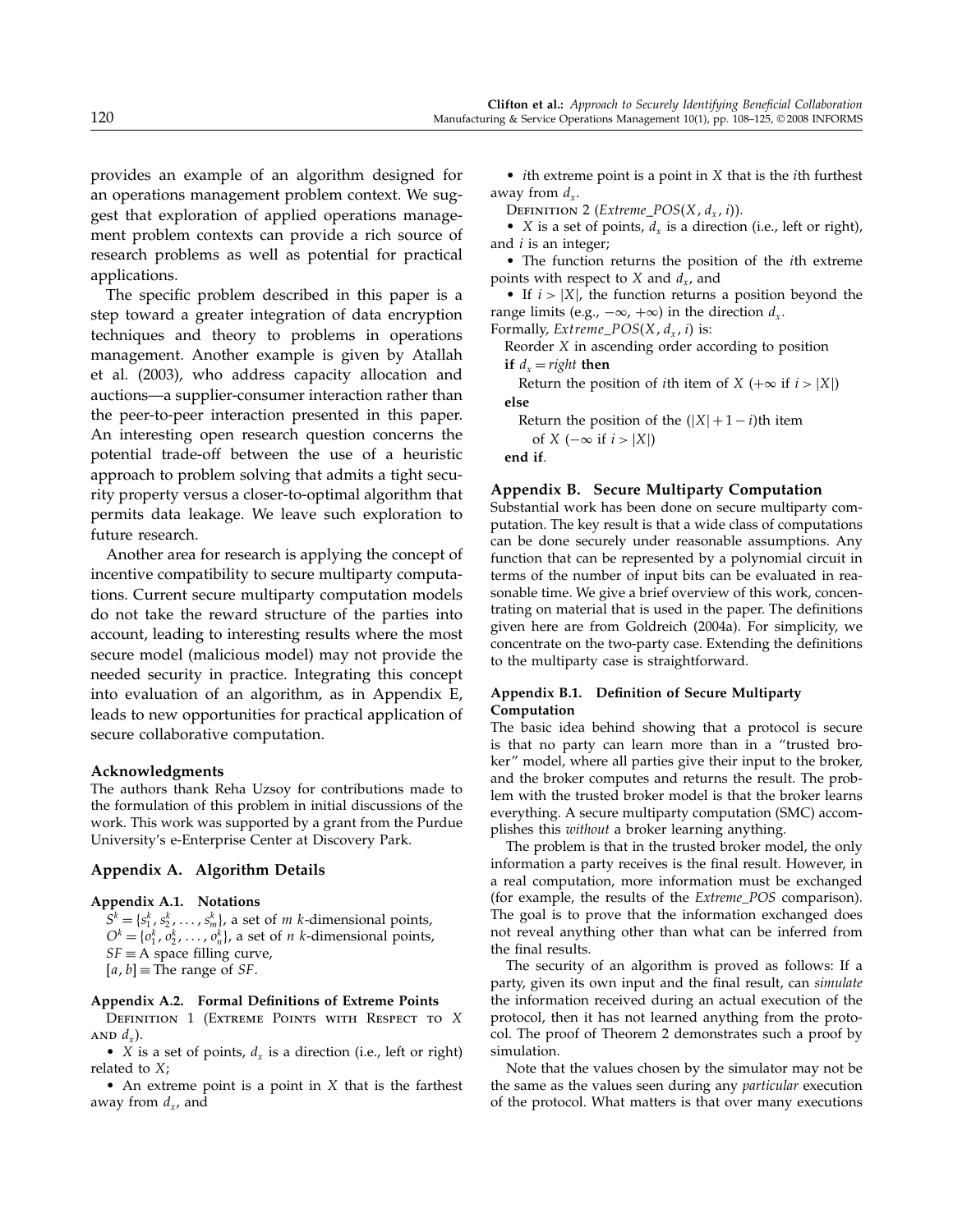of the protocol on the same inputs, the distribution of values seen (which varies based on the parties' choice of random numbers, such as encryption keys) is the same as the one generated by simulation.

Formal definitions for secure multiparty computation, and the proof that the simulation argument in fact guarantees security equivalent to the "trusted broker" model, can be found in Goldreich (2004a).

In summary, a secure multiparty protocol will not reveal more information to a particular party than the information that can be induced by looking at that party's in- and output.

#### Appendix B.2. Cryptographic Definitions

Security of the oblivious transfer relies on certain functions being infeasible to compute and the ability to simulate values seen during the protocol by choosing a random number. Two key assumptions used are given below.

Computational Diffie-Hellman Assumption (Diffie and Hellman 1976). Assume that  $p$  is a very large prime number and  $g$  is the generator of its multiplicative group (i.e., every number between  $1, \ldots, p - 1$  can be written as  $g<sup>k</sup>$  mod p for some k between 1, ..., p – 1). The computational Diffie-Hellman assumption states that given  $g^a$  mod  $p$ and  $g<sup>b</sup>$  mod  $p$  (note that a and b are not given), there is no efficient way to compute  $g^{ab} \mod p$ .

Random Oracle Assumption. In the construction of the protocol, we will use a cryptographic hash function H. We assume that this function is known to all parties (e.g., SHA (NIS 1995)), and it maps its input to what appears to be (is computationally indistinguishable from) a random output. The computationally indistinguishability of the output of commonly used cryptographic hash functions from a random output is not formally provable (yet) but is a common assumption in the cryptography literature.

The computational Diffie-Hellman assumption is the basis for the Diffie-Hellman key exchange protocol, and it is similar to the assumptions relied on by other public-key cryptosystems. The random oracle assumption is also relied on by many cryptosystems (Goldreich 2004b). If either does not hold, many commonly used encryption schemes could be broken.

#### Appendix B.3. 1-Out-of-n Oblivious Transfer

We now provide an approach to extend the 1-out-of-2 protocol to generate a 1-out-of-n protocol. The basic idea is that the values in the boxes are masked using an exclusive or with  $\log n$  bits. Each bit is an encrypted value, with two keys for each bit. One key is used if that bit in the binary representation of the desired box number is 0, the other if it is 1. Encryption requires two inputs, the key and value, to be encrypted; for cryptographic reasons, the value being encrypted must be different for each box but known to both parties—the box number itself meets this criteria.

 $\bigcirc$  sends the value *EB<sub>i</sub>* (exclusive or of encryptions and contents) for every box to  $\triangle$ . To recover the key,  $\triangle$  chooses a 0 or 1 as the value it will be able to recover for each bit (corresponding to the binary representation of the desired box number). Each bit of the key is transferred using 1-outof-2 oblivious transfer;  $\triangle$  will only be able to recover the key where all the bits match the actual box to be opened, and this will only correctly decrypt the desired box number. For any other box, the result of at least one bit would appear random (because of trying to get the "wrong" bit using 1-out-of-2 oblivious transfer for that bit).

We show this protocol for 16 boxes (four bits); assume that  $\bigcirc$  has  $B_1, \ldots, B_{16}$ , and  $\bigtriangleup$  wants to learn  $B_7$ . We also use an encryption function E (e.g., DES (NIS 1988)) as the hash function H meeting the random oracle assumption; as will be seen below, we need to invert the hash as part of this protocol.

1.  $\bigcirc$  generates four key pairs

$$
(K_1^0, K_1^1), (K_2^0, K_2^1), (K_3^0, K_3^1), (K_4^0, K_4^1),
$$

where each  $K_j^{\sigma[j]}$  is a randomly chosen key for E. For  $1 \leq$  $i \leq 16$ , with binary representation  $(\sigma[1], \sigma[2], \sigma[3], \sigma[4])$ , ◯ creates  $EB_i = B_i \oplus E_{K_1^{\sigma[1]}}(i) \oplus E_{K_2^{\sigma[2]}}(i) \oplus E_{K_3^{\sigma[3]}}(i) \oplus E_{K_4^{\sigma[4]}}(i)$ .

2.  $\bigcirc$  sends all  $EB_i$  to  $\triangle$ .

3. Because 7 (the box number  $\triangle$  wants to open) has binary representation 0111, using four executions of  $OT_1^2$ ,  $\triangle$ learns  $K_1^0$ ,  $K_2^1$ ,  $K_3^1$ ,  $K_4^1$ .

4.  $\triangle$  retrieves  $B_7$  by calculating  $EB_7 \oplus E_{K_1^0}(7) \oplus E_{K_3^1}(7) \oplus$  $E_{K_3^1}(7) \oplus E_{K_4^1}(7)$ .

It can easily be proven that if the encryption scheme and  $OT<sub>1</sub><sup>2</sup>$  are secure, then the above algorithm is secure. Because it only retrieves one key from each pair,  $\Delta$  accurately decrypts at most one message.

For simplicity of presentation, we have shown a construction that scales linearly (because  $\bigcirc$  sends the encrypted value of every box). However, there are known logarithmic time protocols for secure comparison that can be used for step 6 of Algorithm 1; for details, see Yao (1986), Goldreich (2004a), or Ioannidis and Grama (2003).

#### Appendix B.4. Related Work: kth-Ranked Element

Aggarwal et al. (2004) present a protocol for securely computing the kth-ranked element among lists held by multiple parties. A special case of our problem, in which the number of points of each party is known to all, can be solved by computing the kth-ranked element. Knowing the number of points held by (in particular) the party at the "low" end of the line gives the value to use for  $k$ ; their protocol would give the location of this kth element. This location would partition the line; the parties would then know to swap points to the right (left) of that location to get the optimal solution (see Lemma 3.1).

We do not make the assumption that the number of points held by each party is public; we limit the information disclosed to only the swapped points. Without sharing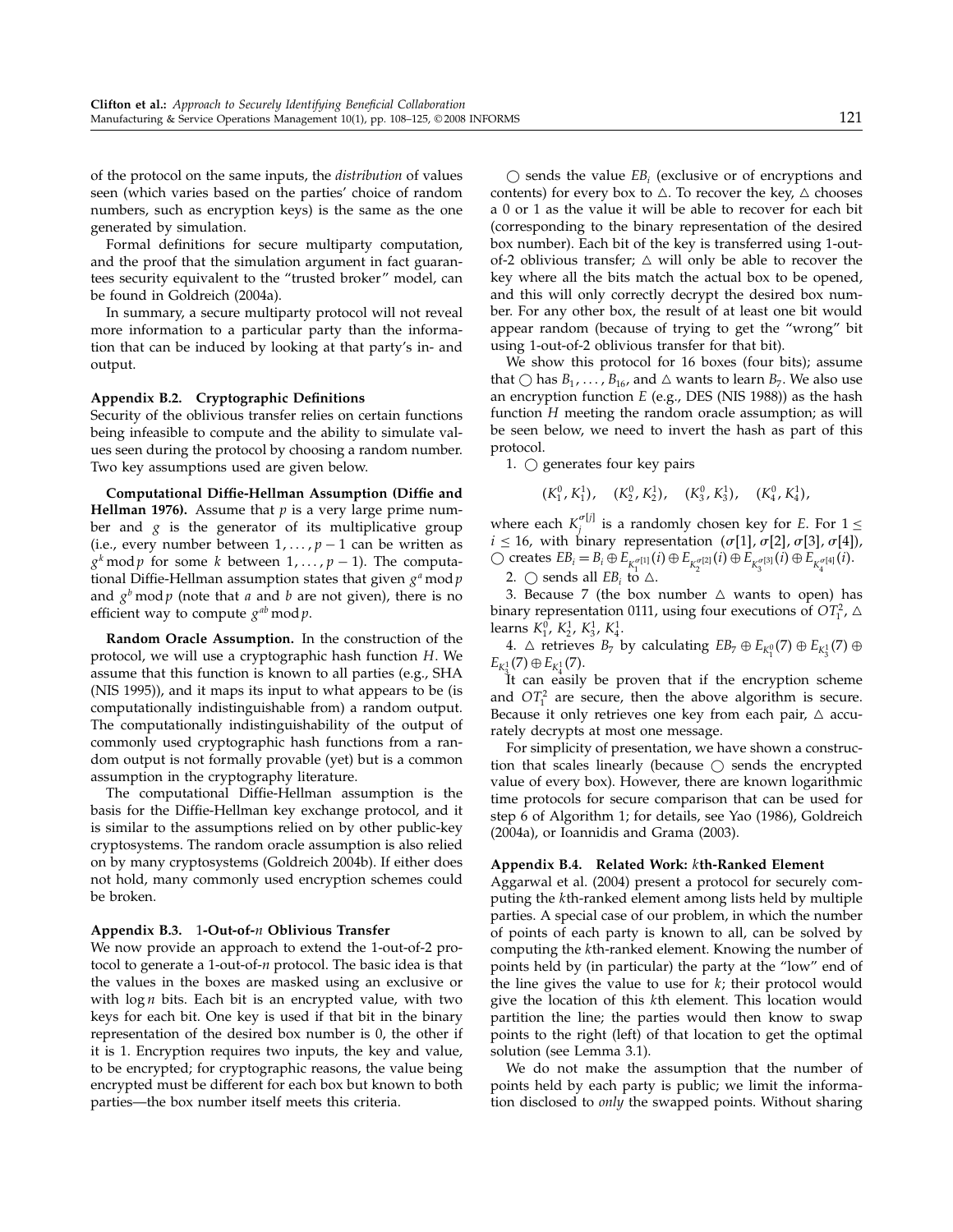knowledge of the number of points belonging to at least one party, finding the kth element will not solve the problem. Although it would be possible to use the kth-ranked element protocol iteratively to find the appropriate number of points to swap, this would require revealing the location of the  $k + 1$ st (nonswapped) point. Thus, their protocol is not suitable for our application.

#### Appendix C. Proof of Correctness

Theorem 1. The OROD algorithm terminates with the optimal number of points swapped; i.e., after swapping, there are no two points that could be swapped to give a lower tour length.

PROOF. First, note that partitioning the line gives the lowest tour length: With the line partitioned, neither party needs to drive past the partition, and any swap would require that each party drives past the partition, extending the tour length (this is shown in Lemma 3.1). A simple inductive proof demonstrates that the process terminates with the number of swaps required to achieve this optimal (in one dimension) result.

First, note that it is easy to see that  $lbound \le i \le \text{ubound}$ always holds.

We will show that the following always hold.

1. Swapping fewer than lbound points does not partition the line, and

2. Swapping ubound or more points does not partition the line.

First, they are trivially true initially (since we cannot swap a negative number or  $\infty$  points).

If  $Extreme_POS(S, l, i) > Extreme_POS(O, r, i)$ , then swapping fewer than  $i$  points will not partition the line (since at least the ith points would still be on the wrong side of the partion). In this case, *lbound* gets set to  $i$ , which does not violate 1. Since ubound is unchanged, 2 still holds.

If  $Extreme\_POS(S, l, i) \leq Extreme\_POS(O, l, i)$ , then swapping  $i$  or more points will not partition the line, since the  $i$ th points are on the wrong side of the partition. In this case, ubound gets set to  $i$ , which does not violate 2, and since lbound is unchanged, 1 continues to hold.

If ubound  $-$  lbound  $=$  1, then by 1 and 2, exactly lbound points must be exchanged. Since at this point  $i = |(Ibound +$  $lbound+1/2$  =  $lbound$ , the result is exactly the number that must be exchanged to partition the line.

All that remains is to show that the algorithm does terminate. Although *ubound* =  $\infty$ , *i* doubles and at some point must exceed the number of points on the wrong side of the partition (since the number of points is finite). At this point, ubound gets set to a finite number. As long as ubound  $$ lbound  $> 1$ , lbound  $< |$  (lbound  $+$  lbound  $+ 1$ )/2  $|$  < ubound, and *lbound* <  $i * 2$ , forcing  $i$  to be set such that *lbound* <  $i$  < ubound. Since at the next iteration, either lbound or ubound is set to i, either lbound increases or ubound decreases. Since the values are integral, a finite number of iterations are possible before *lbound* + 1  $\geq$  *ubound*, and the algorithm terminates.  $\square$ 

The number of iterations can be verified to be logarithmic in the number of points swapped.

Theorem 4. Execution of OROD among k parties eventually reaches optimal: k partitions (where  $k \geq 2$ ).

Proof. This is proven through strong induction on the number of parties.

Base case:  $k = 2$ . True from Theorem 1.

Inductive step: Let integer  $t > 2$ , and assume the claim is true for all  $k < t$ . We need to prove that the claim is true when  $k = t$ .

Let  $k = t - 1$ . From the induction hypothesis, the execution among the  $k$  parties creates  $k$  partitions. Then let another party (say  $l$ ) join the  $k$  parties and  $i$  be any party among the  $k$  parties or  $k$  partitions. Leave  $i$  out and execute the protocol among the remaining  $k - 1$  parties plus l. Then we have a new set of  $k$  partitions.

Considering i with the other parties, if the protocol is executed between  $i$  and any one of the parties whose data set range does not overlap that of  $i$ , the protocol does nothing. Let  $p$  be the number of parties whose data set ranges do overlap that of i.

If  $p < k$ , the execution of the protocol among these p parties plus i eventually leads to a set of disjoint partitions. These partitions, plus the previously disjoint partitions with  $i$ , form  $k+1$  disjoint partitions.

If  $p = k$ , during the execution between p and either the leftmost or rightmost party, the partition of the leftmost or the rightmost party will shrink. Because there are a finite number of points for each party, the number of times the partition can shrink is finite. Therefore, eventually, no party's partition overlaps with that of the leftmost or the rightmost party. The execution among the rest of the parties will lead to k partitions. Adding the partition of either the leftmost or the rightmost party, we have  $k + 1$  disjoint partitions. As a result, the claim is true when  $k = t$ .

Because the base case and inductive step are true, the claim is true for all  $k \geq 2$ .  $\Box$ 

#### Appendix D. Proof of Security

THEOREM 2. Algorithm (1) is secure under the semihonest definition of secure multiparty computation.

Proof. Communication occurs only at line 6. To prove the protocol is secure, we only need to show that given the information received at the end, the intermediate comparison results can be simulated. (The comparison is computed in a secure manner as described in §2.3.1, so it reveals nothing but the comparison result.)

Algorithm 2 gives the simulator for line 6 for the party at the left end of the line,  $S^1$ .

Algorithm 2. Simulator for OROD Protocol

Require:  $S^1$ , n

- 1:  $i \leftarrow 1$
- 2: *lbound*  $\leftarrow 0$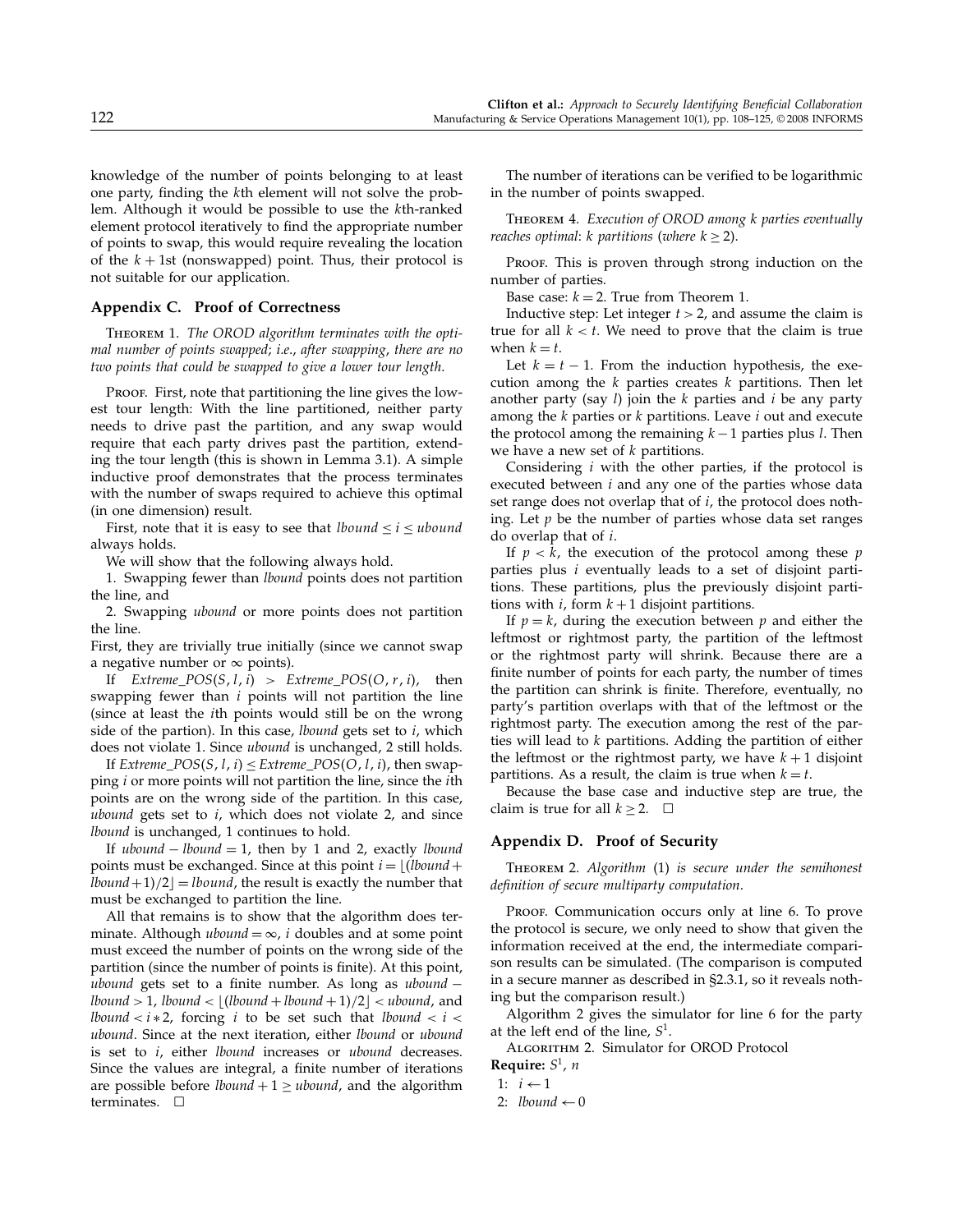```
3: ubound \leftarrow \infty4: while (i \neq n) do<br>5: if i < n then
         if i < n then
 6: Known: Extreme_POS(S^1, l, i) >
             Extreme_POS(O<sup>1</sup>, r, i)7: lbound \leftarrow i8: i \leftarrow i * 2<br>9: else
          else
10: Known: Extreme_POS(S^1, l, i) <
             Extreme_POS(O<sup>1</sup>, r, i)11: ubound \leftarrow i<br>12: i \leftarrow |(lboun \cup i)
```

```
12: i \leftarrow \lfloor (lbound + ubound)/2 \rfloor<br>13: end if
```

```
end if
```

```
14: end while
```
The simulator works as follows: let  $n$  be the number of points to swap and i be an integer. If i is less than  $n$ ,  $S<sup>1</sup>$ knows i has yet to be maximal, and the protocol will double the size of  $i$ . On the other hand, if  $i$  is greater than  $n$ ,  $S<sup>1</sup>$  knows *i* is too big to be maximal, and the protocol will decrease the size of  $i$  to a value that is in the middle of its upper and lower bounds. If  $i$  is the same as  $n$ , the protocol terminates.

From the simulator, it is obvious that the shared results from the protocol, plus a party's input, are sufficient to precisely simulate each execution of the protocol. Therefore, because the simulation process and execution of the protocol are computationally indistinguishable, the OROD protocol is secure.  $\square$ 

## Appendix E. Proof of Honesty

Cryptographic approaches and game-theoretic solutions are complementary to each other. Specifically, Dodis et al. (2000) explicitly demonstrate how cryptographic approaches can be used to solve game-theoretic problems by showing how to construct a two-player game that achieves the same payoffs as a mediated two-player game (mediated by an "honest broker"). We have shown how this approach can be used to solve a practical problem, and now prove that the payoff for this problem guarantees incentive compatibility.

There are two levels at which incentive compatibility can be shown. The first is to show that it is incentive compatible to provide the correct data for the algorithm. This is the traditional definition used in economics. The second is to show that it is optimal for each party to correctly follow the protocol; i.e., any attempt to gain more information by deviating from (compromising the security of) the protocol is self-defeating or will result in discovery by the other party. This is related to the distinction between "semihonest" and "malicious" in secure multiparty computation definitions. A protocol that does not meet the first level (giving incorrect data) is vulnerable even if it meets the standard of security against malicious parties. A protocol that meets the second form of incentive compatibility need not be secure against

malicious parties; it will be in the party's best interest to follow the protocol, and the semihonest security ensures that no excess information is disclosed. We will show that our protocol meets the first type (correct data), and with the exception of the secure comparison (for which we describe protocols secure against a malicious party), our protocol also meets the second. Thus we ensure both correct results and prevent disclosure of information by ensuring that it is in a party's best interest to follow the protocol with correct data.

We first assume that the space-filling curve heuristic is jointly agreed on by all parties because it is already built into several available mechanisms for vehicle routing. It is possible that the heuristic may cause an optimal onedimensional result to be nonoptimal and possibly not beneficial for all parties in two dimensions. For one party to know that the heuristic is "bad" for a particular data set requires a knowledge of the other party's data; we assume that parties do not know each other's information. By the same argument, a party would not be able to manipulate the choice of heuristic to its advantage.

We now show that cheating in the protocol results in a nonoptimal one-dimensional solution and that such a solution is in neither party's best interest. We start with the following lemma.

Lemma 3.1. If both parties swap an equal number of points, each will achieve the greatest benefit if the points swapped partition the line.

PROOF. Formally, the cost for a party  $P$ ,  $Cost(P)$  is

{Let S represent the list of points owned by  $P$ }.

Reorder S in ascending order according to position  $Cost = |Position(S_{|S|}) - Position(S_d)|.$ 

Let  $C$  be the dishonest party and  $H$  be the honest party. Let  $C_0$  be C's points before executing the protocol,  $C_t$  be C's points after a correct execution of the protocol, and  $C_c$  be  $C$ 's points after a false execution. H has the corresponding sets as well. Note that  $|C_t| = |C_c| = |C_o|$ , since an equal number of points are given up and received.

Let  $C_{t|C|}$  be the farthest point for C in the true set and  $C_{c|C|}$  be the farthest in the false set. Assume Position( $C_{c|C|}$ ) < Position( $C_{t|C}$ ). Since  $C_{t|C|} \notin C_c$ ,  $C_{t|C|} \in H_c$ . Since  $|H_c| = |H_t|$ ,  $\exists X \in H_t - H_c$ , and since no points are lost,  $X \in C_c$ .

Since the line is partioned in a true execution (Theorem 3), Position( $C_{t|C|}$ ) < Position( $H_{t|H|}$ ). But this gives

 $Position(C_{c|C|})$  <  $Position(C_{t|C|})$  <  $Position(H_{t|H|}) \leq X$ .

This gives a contradiction: Position( $C_{c|C|}$ ) cannot be the farthest point for  $C$ .  $\square$ 

Theorem 3. The OROD protocol is incentive compatible; i.e., any failure to correctly follow the protocol results in the dishonest party being worse off, or leaves the result unaffected and gives no additional information to the dishonest party.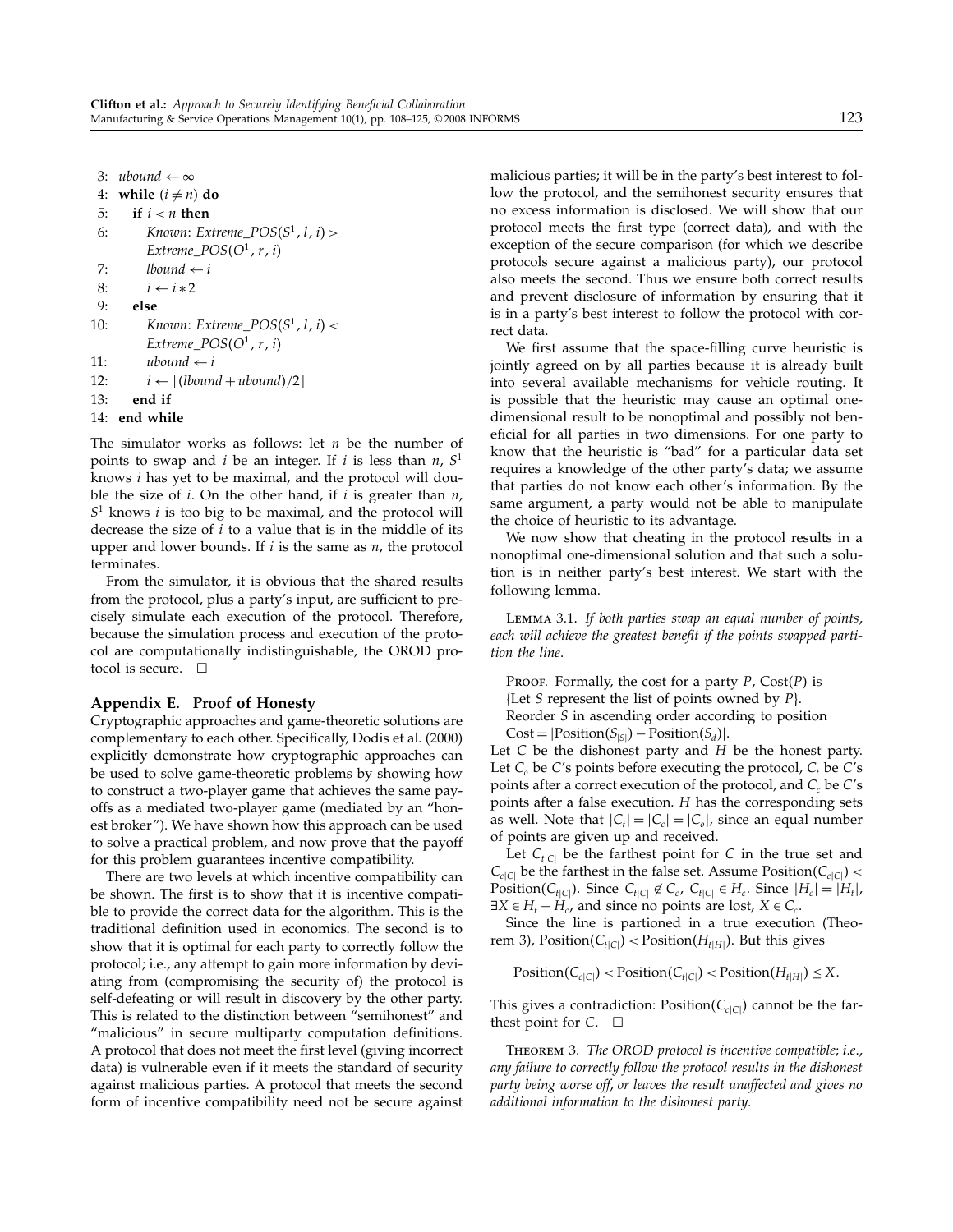Proof. Theorem 1 shows that the algorithm produces a partition. A partition is optimal for both parties: If a dishonest party gets a point on the wrong side of the partition, it must travel beyond the partition, extending its tour length. We will show that any cheating leads the cost (defined as above) to increase, thus producing an incentive for honesty.

First, note that a dishonest party cannot "invent" false points to swap. If a dishonest party tries to give away a point that does not really exist, the cheating will be detected when the honest party goes to pick up the nonexistent load. Contractual obligations can enforce disincentives to such cheating. The same holds true for giving up fewer or more points than agreed on by the algorithm.

This leaves two avenues for dishonest behavior:

• Cause the algorithm to arrive at the wrong value, and • Give away different points than those determined by

the algorithm. From Lemma 3.1, we have shown that any cheating that causes points to be swapped other than those swapped in a correct execution of the algorithm will be disadvantageous to the dishonest party.

Any cheating in the comparison at step 6 of Algorithm 1 does not reveal any information to C. At most, C can cause the comparison to give the wrong result. Looking at the proof of Theorem 1, we see that at any point, the correct number of items to swap S lies in the range *lbound*  $\leq$  S  $<$ ubound. Suppose the correct comparison result is  $\gt$ ; then we are supposed to set *lbound*  $\leftarrow i$ , so we know  $S \geq i$ . If C causes the comparison result to be wrong  $(\le)$ , it would instead set ubound  $\leftarrow i$ . However, since ubound can never increase, and  $S \ge i$ , the result of the algorithm will not be the true result. An analogous construction works with lbound. Therefore, any dishonesty in the execution of the algorithm either causes both parties to come to the wrong answer, or if C behaves incorrectly in another step, to come to different answers. As discussed before, if C and the honest party give up a different number of points, C will be detected to have cheated and contractual disincentives would apply. By Lemma 3.1, swapping the wrong number of points is disadvantageous.

The second possibility is that a dishonest party comes to the correct number to swap, but gives up the wrong points. Assume a point X is kept that should have been swapped. The same approach used in Lemma 3.1 can be used to show that *position*(*X*) > *position*( $C_{t|C}$ ), increasing the cost for the cheating party.

Thus, any cheating either increases the cost for the dishonest party, or is discovered and provable by the honest party. Honesty is thus incentive compatible.  $\Box$ 

Note that the proof is only for one dimension. It is thus possible that parties may not be better off in two dimensions. This only happens when the space-filling curve would be a poor heuristic for two-dimensional optimization, which we expect to be rare (Bartholdi and Platzman 1982). Although we have assumed no prior information

regarding the location of loads of other parties, there may be cases where prior information, about other parties load locations, may permit individual parties to infer more from the swaps. The corresponding adjustments in the algorithm and proofs of incentive compatibility are left for future work.

#### Appendix F. Proof of Hash Function Claim

Formally, let  $h$  be an unkeyed hash function with the following properties (Menezes et al. 1996):

1. Ease of computation: Given h and an input x,  $h(x)$  is easy to compute.

2. Preimage resistance: For essentially all prespecified outputs, it is computationally infeasible to find any input, which hashes to that output, i.e., to find any preimage  $x'$ such that  $h(x') = y$  when given any y for which a corresponding input is not known.

3. Second-preimage resistance: It is computationally infeasible to find any second input that has the same output as any specified input, i.e., given  $x$ , to find a second-preimage  $x' \neq x$  such that  $h(x) = h(x')$ .

4. Collision resistance: It is computationally infeasible to find any two distinct inputs  $x$ ,  $x'$  which hash to the same output, i.e., such that  $h(x) = h(x')$ .

Let  $m$  be the maximum number of candidate points a party may have, and  $k$  the number of parties. Let  $C_i$  be the candidate set of party *i*. Denote  $H_i = \{h(c_i)\}\$ ,  $\forall c_i \in C_i$ . (Formally,  $c_i$  is a unique identifier, such as a tracking number, for the shipment.) We also pad  $H_i$  with hashes of "fake" identifiers such that  $|H_i| = k \cdot m$  (the reason will be apparent later). (By 2 above, the hashes of fake identifiers will be indistinguishable from those of real identifiers.) Before executing the OROD protocol with the MP constraint among the  $k$  parties, party  $i$  broadcast  $H_i$  to the other parties.

Suppose party  $i$  and party  $j$  execute the OROD protocol. On receiving the swapped points from party  $j$ , party  $i$ computes the hash values of the identifiers of these points and searches through  $H_i$  to see if the received values are valid (contained in  $H_i$ ). If these values are not valid, party i can conclude that party  $j$  is not executing the protocol correctly and abort the protocol. Simultaneously, party  $j$  can perform the same task to see if party  $i$  has behaved maliciously. Each party then generates an  $h(c)$  for each of the points it gave, pads this set with "fake" hashes from  $H_i$  ( $H_i$ ) to create a set  $\gamma_i$  ( $\gamma_i$ ) of *m* hashes, and broadcasts the set. All parties remove those values in  $\gamma_i$  ( $\gamma_i$ ) from the corresponding original  $H_i$  ( $H_j$ ) to ensure the points are not swapped when party  $i$  (j) executes the protocol with them. Note that the two parties will perform this check so that they can be sure multiple shippers will not attempt to pick up the same shipment, as per the MP constraint described earlier.

Collision resistance ensures that points from party  $i$  will appear only in the set  $H_i$ . (Second-preimage resistance ensures this holds even if a party  $j$  gets to see  $H_i$  before sending its own set.) This guarantees that a party can only